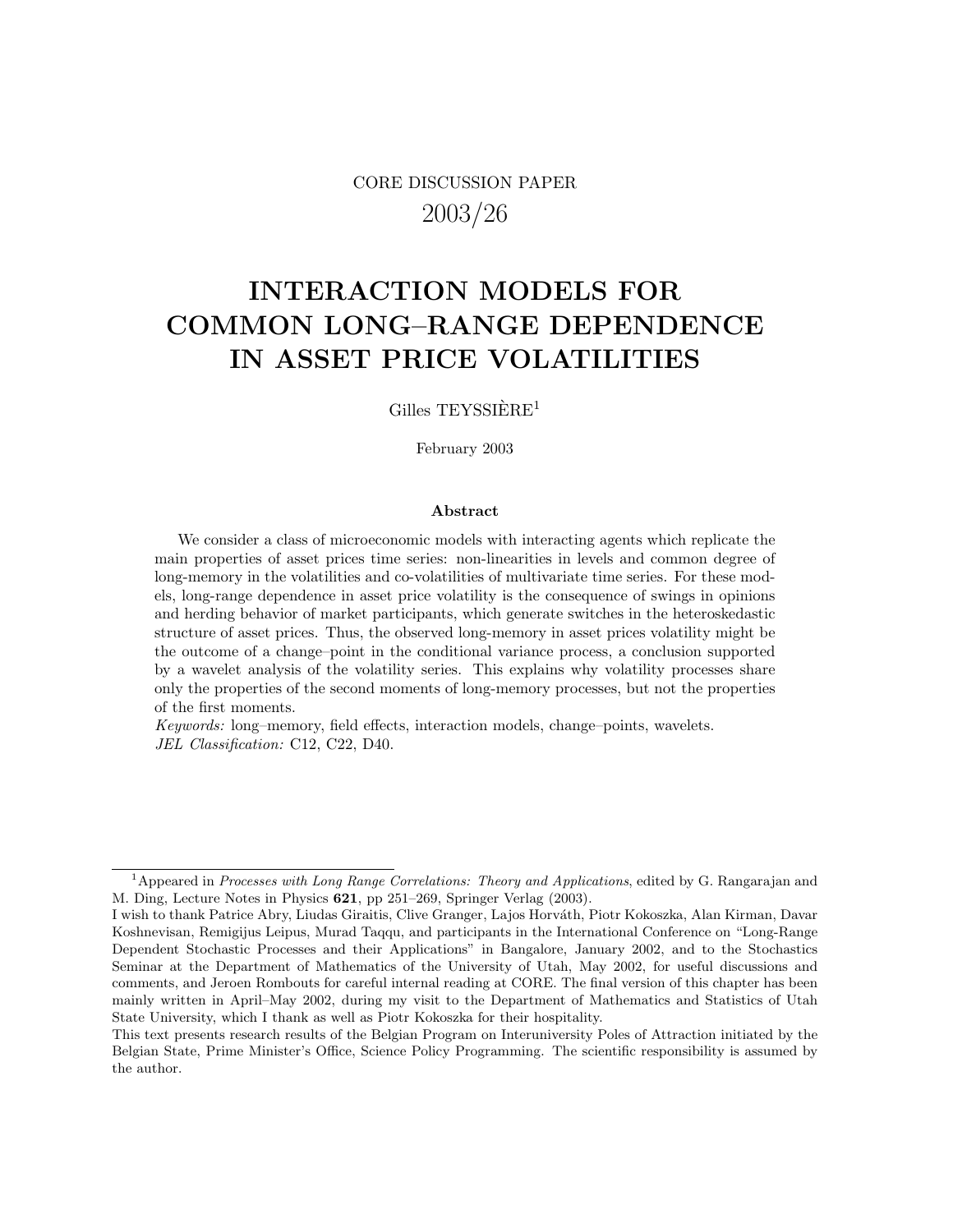## 1 Introduction: long-range dependence in finance

Asset prices time series are characterized by several features: leptokurtic distribution, nonlinear variations, volatility clustering, unit roots in the conditional mean, and strong dependence in the volatility.<sup>1</sup> These empirical features have been documented in Mandelbrot (1963, 1997), Taylor (1986), Dacorogna *et al.* (1993), Granger and Ding (1995, 1996), Beran and Ocker (2001) among others.

Daily prices  $P_t$  are modeled by martingale processes, i.e.,  $E(P_{t+1}|I_t) = P_t$ , where  $I_t$  denotes the information set available at time t. This property is termed as 'Efficient Market Hypothesis', the content of  $I_t$  defining the type of market efficiency considered, see e.g., Fama (1965). As a consequence, the returns  $R_t = \log(P_t/P_{t-1})$  are uncorrelated and unpredictable.

However, the power transformation  $|R_t|^{\delta}$  displays strong dependence, the degree of which is the highest for  $\delta = 1$ . This empirical feature, termed as 'Taylor effect' Taylor (1986), motivated the use of the class of long–memory volatility models introduced by Robinson (1991), and developed in Granger and Ding (1995), Ding and Granger (1996), Giraitis, Robinson and Surgailis (2000) and other works.

This statistical univariate approach was incomplete, as a multivariate analysis, pioneered by Teyssière (1997b, 1998), revealed that several time series share a common degree of strong dependence in their conditional variances and covariances. This regularity suggested the presence of a common structural model generating these features.

Furthermore, the series  $|R_t|^{\delta}$  differ from standard long-range dependent, henceforth LRD, processes: while the autocorrelation function and the spectrum of the series  $|R_t|^{\delta}$  display a LRDtype behavior, the series  $|R_t|^{\delta}$  are not trended unlike standard LRD processes, e.g., fractionally integrated processes. Recent works, see e.g., Mikosch and Stărică (1999), Kokoszka and Leipus (2000), Horváth, Kokoszka and Teyssière (2001), Kokoszka and Teyssière (2002), considered the change–point problem for volatility processes, as the class of non-homogenous stochastic variance processes is also able to match the empirical properties of asset prices returns.

These empirical results motivated further research for devising structural microeconomic models explaining these features. Kirman and Teyssière (2001, 2002a, 2002b) produced several models, based on microeconomic models with interacting agents, which generate these empirical properties of asset prices.

This paper is organized as follows. Section 2 reviews some statistical methods used for testing for long-range dependence and for the presence of a change–point in the volatility process. Section 3 presents the class of microeconomic models generating the empirical property of common long-range dependence in multivariate asset price volatility. Simulation results for our models are given in section 4.

## 2 Long-range dependent vs. change–point processes

A stationary process  $Y_t$  is called a stationary process with long-memory if its autocorrelation function, henceforth ACF,  $\rho(k)$  has asymptotically the following hyperbolic rate of decay, see Beran (1994), Granger (1980), Granger and Joyeux (1980), Hosking (1981), Robinson (1994):

$$
\rho(k) \sim L(k)k^{2d-1} \quad \text{as } k \to \infty,
$$
\n(1)

 $1$ The properties of high frequency data are more complex. However, we are presenting here equilibrium models that are not appropriate for this type of data.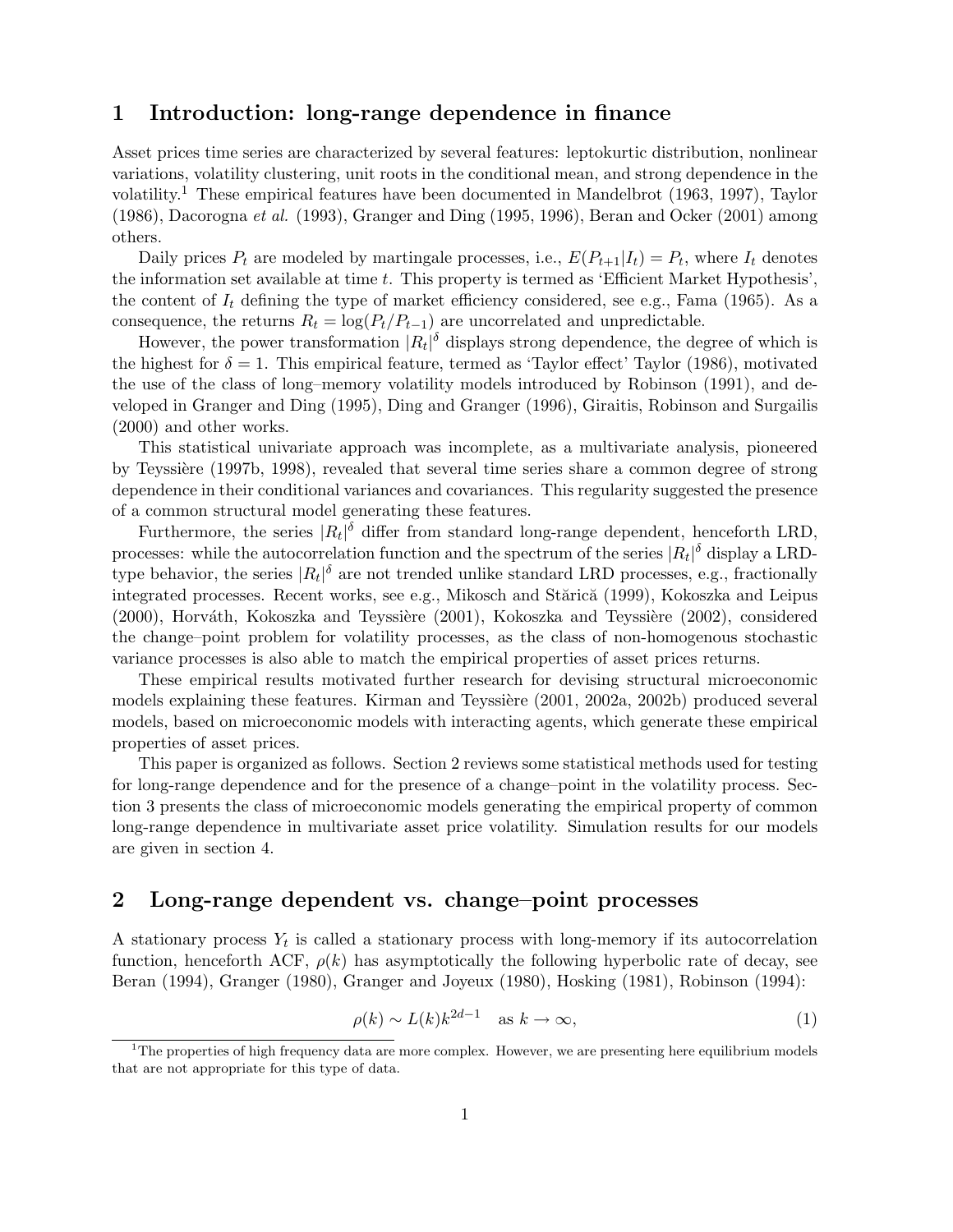where  $L(k)$  is a slowly varying function,<sup>2</sup> and  $d \in (0, 1/2)$  is the long-memory parameter which governs the slow rate of decay of the ACF and then parsimoniously summarizes the degree of long-range dependence of the series. Equivalently, the spectrum  $f(\lambda)$  of a long-memory process can be approximated in the neighborhood of the zero frequency as

$$
f(\lambda) \sim G\lambda^{-2d}, \quad \text{as } \lambda \to 0^+, \quad 0 < G < \infty. \tag{2}
$$

#### 2.1 Statistical inference

Since the statistical characteristics of volatility processes are more complex than the ones of standard parametric long-memory processes, we resort in this study to semiparametric statistical tools which require mild assumptions on the process generating the data, henceforth DGP.

Several tests for stationarity against long-range dependent alternatives have been proposed by Lo (1991), Kwiatkowski *et al.* (1992), and Giraitis *et al.* (2003, 2002). These statistics are based on the partial sum process  $S_k = \sum_{t=1}^k (Y_t - \bar{Y})$  and the assumption that under the null hypothesis of stationarity, the standardized partial sum process satisfies a functional central limit theorem. Lo (1991) considered the standardized range of  $S_k$ , i.e.,

$$
R/S(q) = \frac{1}{\hat{s}_T(q)} \left[ \max_{1 \le k \le T} S_k - \min_{1 \le k \le T} S_k \right] = \frac{\hat{R}_T}{\hat{s}_T(q)}.
$$
 (3)

Kwiatkowski *et al* (1992) considered the standardized second moment of  $S_k$ :

$$
KPSS(q) = \frac{1}{T^2 \hat{s}_T^2(q)} \sum_{k=1}^T S_k^2 = \frac{\hat{M}_T}{T \hat{s}_T^2(q)},
$$
\n(4)

while Giraitis *et al.* (2003) considered the standardized variance of  $S_k$ :

$$
V/S(q) = \frac{1}{T^2 \hat{s}_T^2(q)} \left[ \sum_{k=1}^T S_k^2 - \frac{1}{T} \left( \sum_{k=1}^T S_k \right)^2 \right] = \frac{\hat{V}_T}{T \hat{s}_T^2(q)},\tag{5}
$$

where  $\hat{s}_T^2(q)$  is the heteroskedastic and autocorrelation consistent variance estimator, see Newey and West (1987):

$$
\hat{s}_T^2(q) = T^{-1} \sum_{i=1}^T (Y_i - \bar{Y})^2 + 2 \sum_{i=1}^q \omega_i(q) \hat{\gamma}_i \quad \text{with} \quad \omega_i(q) = 1 - \frac{1}{q+1},\tag{6}
$$

where the sample auto-covariances  $\hat{\gamma}_i$  at lag i account for the possible short-range dependence up to the  $q^{th}$  order.

Under the null hypothesis of no long-range dependence, the  $R/S$  statistic has the following asymptotic distribution:

$$
T^{-\frac{1}{2}}R/S(q) \stackrel{d}{\to} \max_{0 \le t \le 1} W^0(t) - \min_{0 \le t \le 1} W^0(t),
$$

<sup>2</sup>A function  $L(k)$ ,  $k \geq 0$ , is called slowly varying function if  $L(\lambda k)/L(k) \to 1$  as  $k \to \infty$ ,  $\forall \lambda > 0$ .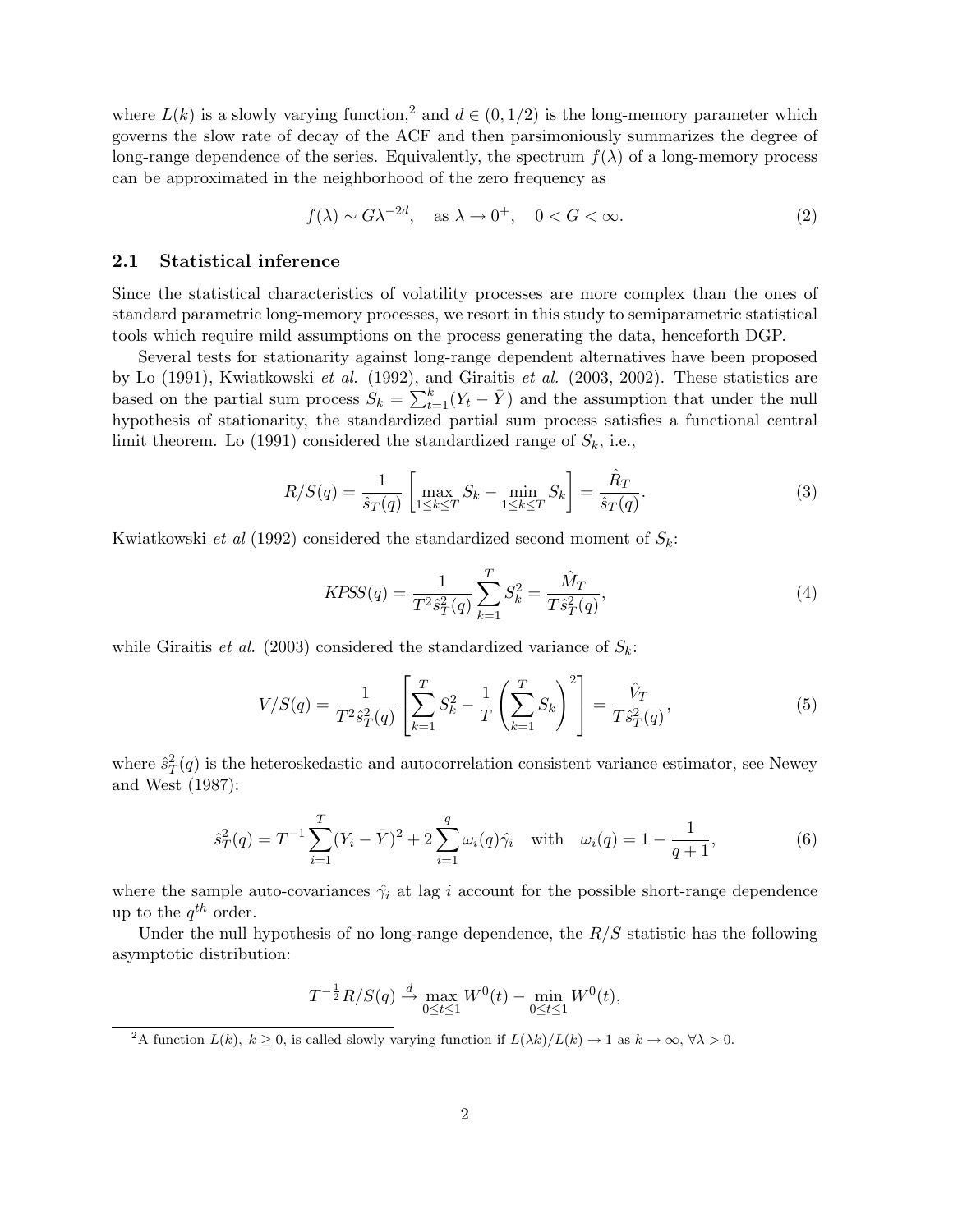i.e., the range of a Brownian bridge  $W^0(t) = W(t) - tW(1)$ , on the unit interval, the KPSS statistic

$$
KPSS(q) \stackrel{d}{\rightarrow} U_{KPSS} = \int_0^1 (W^0(t))^2 dt,
$$

while the  $V/S$  statistic

$$
V/S(q) \stackrel{d}{\to} U_{V/S} = \int_0^1 (W^0(t))^2 dt - \left(\int_0^1 W^0(t) dt\right)^2.
$$

The  $V/S$  statistic is less sensitive to the choice of the truncation order q than the  $R/S$  statistic, and is more powerful than the KPSS statistic. Furthermore,  $E(U_{KPSS}) = 1/6$ ,  $V(U_{KPSS}) =$ 1/45, while  $E(U_{V/S}) = 1/12$  and  $V(U_{V/S}) = 1/360$ . The smaller variance of the random variable  $V/S$  might explain its superior power for small samples.

The R/S statistic has been used by Mandelbrot and his co-authors, see Mandelbrot and Taqqu (1979), for estimating the degree of long-range dependence d. Define  $\hat{s}_T^2 = \hat{s}_T^2(0)$ , then  $\hat{s}_T^2 \to \text{Var}(Y)$ . Since

$$
S_k = \sum_{j=1}^k (Y_j - EY_j) - \frac{k}{T} \sum_{j=1}^T (Y_j - EY_j),\tag{7}
$$

and

$$
\frac{1}{T^{1/2+d}}\sum_{j=1}^{[Tt]} (Y_j - EY_j) \xrightarrow{D[0,1]} C W_{1/2+d}(t),\tag{8}
$$

where C is a positive constant, and  $\frac{D[0,1]}{\longrightarrow}$  means weak convergence in the space  $D[0,1]$  endowed with Skorokhod topology. Then

$$
\frac{\hat{R}_T}{T^{1/2+d}} \stackrel{d}{\to} C \left[ \max_{0 \le t \le 1} W_{1/2+d}^0(t) - \min_{0 \le t \le 1} W_{1/2+d}^0(t) \right],\tag{9}
$$

 $W^0_{1/2+d}(t)$  being the fractional Brownian bridge, defined as

$$
W_{1/2+d}^{0}(t) = W_{1/2+d}(t) - tW_{1/2+d}(1).
$$
\n(10)

Thus,

$$
\frac{1}{T^{1/2+d}} \frac{\hat{R}_T}{\hat{s}_T} \xrightarrow{d} \frac{C \left[ \max_{0 \le t \le 1} W_{1/2+d}^0(t) - \min_{0 \le t \le 1} W_{1/2+d}^0(t) \right]}{\text{Var}(Y)^{1/2}}, \tag{11}
$$

Equation (11) constitutes a theoretical foundation for the  $R/S$  estimator. Taking logarithms of both sides yields the heuristic identity:

$$
\log\left(\hat{R}_T/\hat{s}_T\right) \approx \left(\frac{1}{2} + d\right)\log T + \text{constant}, \text{ as } T \to \infty,
$$
\n(12)

Denote  $\hat{d}_{R/S} = \left(\log(\hat{R}_T/\hat{s}_T)/\log T\right) - 1/2$ , then  $\hat{d}_{R/S} - d = O_P(1/\log T)$ . Thus,  $1/2 + d$  can be interpreted as the slope of a regression line of  $\log(\hat{R}_T/\hat{s}_T)$  on  $\log T$ .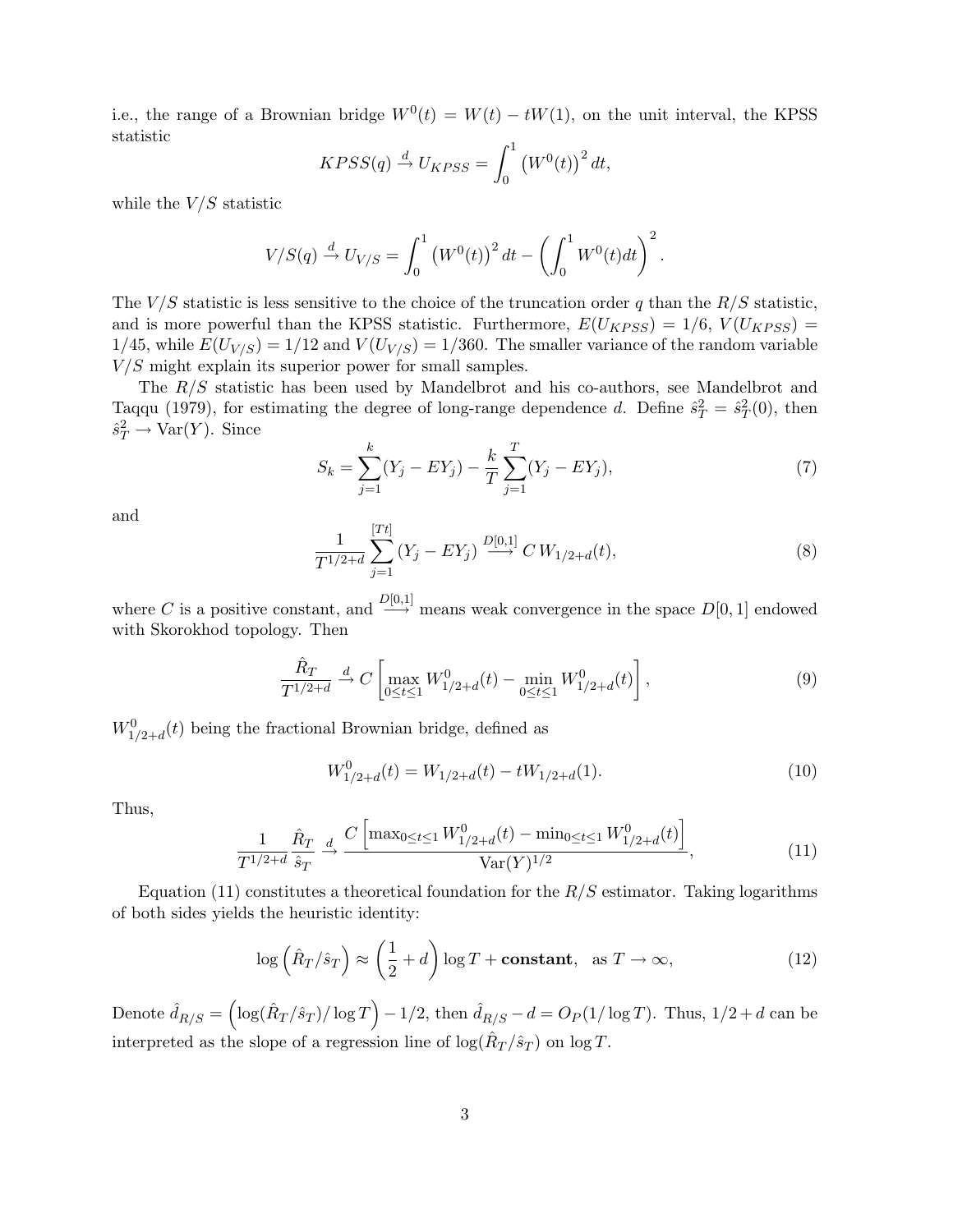Giraitis, Kokoszka, Leipus and Teyssière (2000) suggested to extend this principle to the KPSS and the  $V/S$  statistics. By equation (8)

$$
\frac{\hat{M}_T}{T^{1+2d}} \xrightarrow{d} C^2 \int_0^1 \left[ W_{1/2+d}^0(t) \right]^2 dt. \tag{13}
$$

Define  $\hat{d}_{KPSS} = \left(\log(\hat{M}_T^{1/2})\right)$  $\int_T^{1/2} (\hat{s}_T) / \log T$   $- 1/2$ , we get  $\hat{d}_{KPSS} - d = O_P(1/\log T)$ . Thus, the slope of the regression line of log  $\left(\hat{M}_T^{1/2}\right)$  $\int_T^{1/2} \hat{s}_T$  on log T estimates  $d+1/2$ . Similarly, the regression of  $\log \left( \hat{V}_{T}^{1/2} \right)$  $\int_T^{1/2} \hat{s}_T$  on log T estimates  $d + 1/2$ . Setting  $\hat{d}_{V/S} = \left(\log(\hat{V}_T^{1/2})\right)$  $T^{1/2}/\hat{s}_T$  /  $\log T$   $-$  1/2, we get  $d_{V/S} - d = O_P(1/\log T)$ .

The technical details of the implementation of these 'pox-plot' estimators are described in Beran (1994) and Giraitis *et al.* (2000). These semiparametric estimators have a few drawbacks. There is no formal asymptotic theory for them, and they have the slow rate of convergence of order  $log(T)$ . For that reason, we complete the empirical study of the long-range dependent properties of our microeconomic model by considering another semi-parametric estimator of the degree of long-range dependence proposed by Robinson (1995), which is the discrete version of the Whittle approximate maximum likelihood estimator in the spectral domain. This estimator, suggested by Künsch (1987), is based on the mild assumption (2) of the spectrum  $f(\lambda)$  of a long-memory process in the neighborhood of the zero frequency. The consequences of a misspecification of the functional form of the spectrum in the Whittle estimator are avoided with this local approximation. After concentrating in  $G$ , the estimator is given by:

$$
\hat{d} = \arg\min_{d} \left\{ \ln \left( \frac{1}{m} \sum_{j=1}^{m} \frac{I(\lambda_j)}{\lambda_j^{-2d}} \right) - \frac{2d}{m} \sum_{j=1}^{m} \ln(\lambda_j) \right\},\tag{14}
$$

where  $I(\lambda_j)$  is the periodogram estimated for the range of Fourier frequencies  $\lambda_j = \pi j/T, j =$  $1, \ldots, m \ll [T/2]$ , the bandwidth parameter m tends to infinity with T, but more slowly since  $1/m + m/T \to 0$  as  $T \to \infty$ . Under appropriate conditions, which include the existence of a moving average representation and the differentiability of the spectrum near the zero frequency, this estimator has the following distribution independent of the value of  $d$ :

$$
\sqrt{m}(\hat{d}-d) \sim N(0,1/4). \tag{15}
$$

Furthermore, this estimator is robust to the presence of conditional heteroskedasticity of general form, and an optimal bandwidth with the same robustness properties does exist under mild assumptions, see Henry (2001).

#### 2.2 Long-memory volatility models

The clustering of the variations of asset returns can be modeled by the class of Generalized Autoregressive Conditional Heteroskedastic GARCH(1,1), processes, see Bollerslev (1986) and Taylor (1986), defined as:

$$
R_t = \mu + \varepsilon_t, \quad \sigma_t^2 = \omega + \beta \sigma_{t-1}^2 + \alpha \varepsilon_{t-1}^2, \quad \varepsilon_t \sim N(0, \sigma_t^2), \tag{16}
$$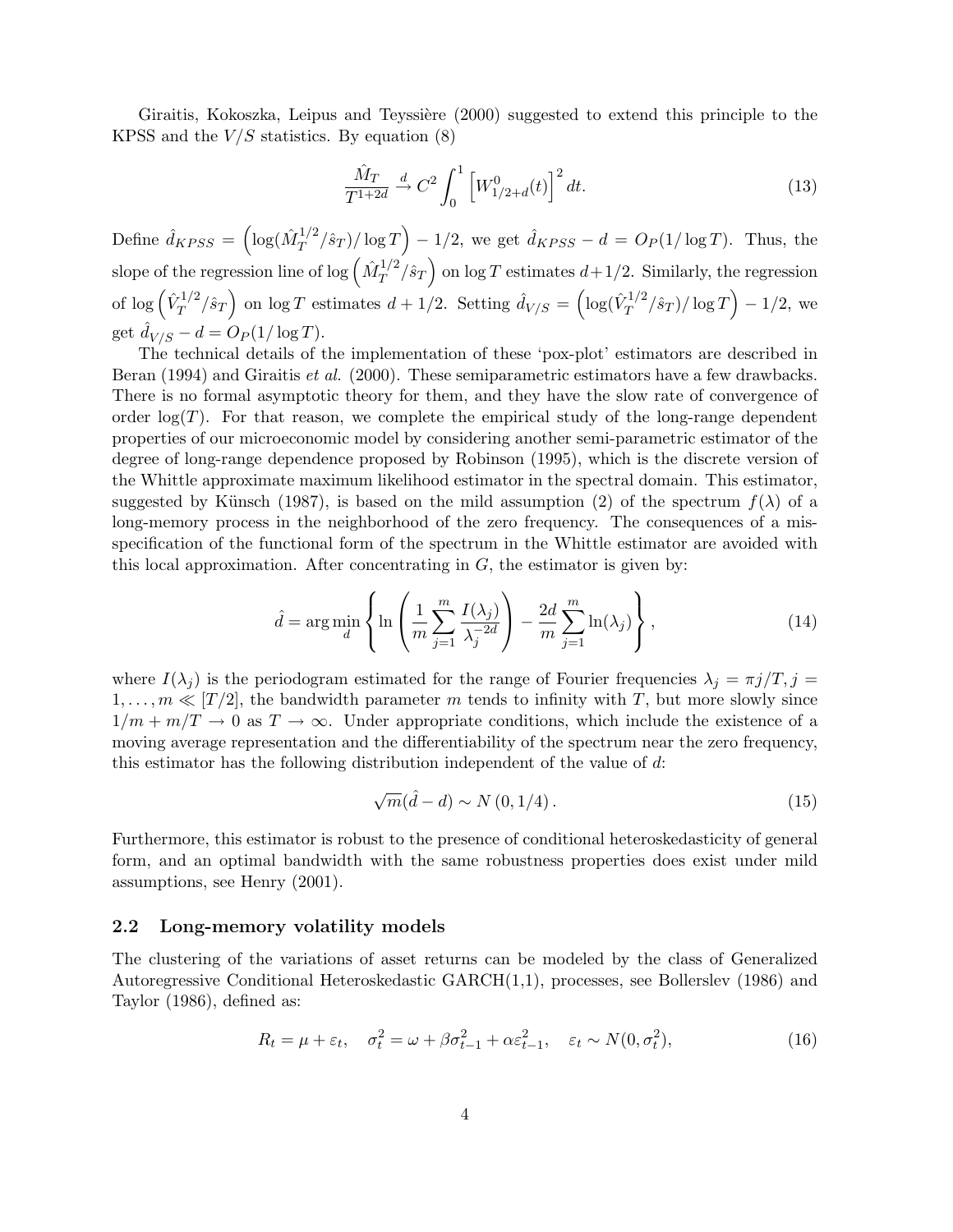with  $\omega > 0$ , and  $\alpha$ ,  $\beta \geq 0$ . It has been empirically found that for large samples the sum of the estimated parameters  $\hat{\alpha} + \hat{\beta}$  was close to one, the restricted model being an Integrated  $GARCH(1,1)$ , henceforth  $IGARCH(1,1)$  see Engle and Bollerslev (1986), defined as:

$$
R_t = \mu + \varepsilon_t, \quad \sigma_t^2 = \omega + \beta \sigma_{t-1}^2 + (1 - \beta) \varepsilon_{t-1}^2, \quad \varepsilon_t \sim N(0, \sigma_t^2), \tag{17}
$$

which can be written as an ARCH process

$$
R_t = \mu + \varepsilon_t, \quad \sigma_t^2 = \omega + \psi(L)\varepsilon_t^2, \quad \varepsilon_t \sim N(0, \sigma_t^2), \tag{18}
$$

the coefficients of the lag polynomial  $\psi(L)$  sum to one but decrease exponentially to zero. For the class of IGARCH processes, the shocks of the innovations  $\varepsilon_t$  on the level of the conditional variance  $\sigma_{\tau}^2$  have a strong persistence  $\forall \tau > t$ , which is not consistent with what is empirically observed. Thus, the occurrence of  $IGARCH(1,1)$  processes can be considered as a large sample artefact of a more complex phenomenon.

The IGARCH process is generalized with the class of long-memory ARCH, henceforth LM-ARCH, processes introduced by Robinson (1991), and defined as:

$$
R_t = \mu + \varepsilon_t, \quad \sigma_t^{\delta} = \omega + \psi(L) \left| \varepsilon_t \right|^{\delta}, \quad \varepsilon_t \sim N(0, \sigma_t^2), \tag{19}
$$

where  $\psi(L) = \sum_{i=1}^{\infty} \psi_i L^i$  is an infinite order lag polynomial the coefficients of which are positive and have asymptotically the following hyperbolic rate of decay  $\psi_j = O(j^{-(1+d)})$ , and  $\delta > 0$  is a parameter. Unlike  $IGARCH(1,1)$  processes, the persistence of the variations of the innovations on the volatility decays slowly. However, there is no stationary solution to the equations defining a long-memory ARCH process, see e.g., Giraitis, Kokoszka and Leipus (2000), Kazakevičius and Leipus (2002), Giraitis and Surgailis (2002), the only exception being the long-memory linear ARCH process introduced by Giraitis, Robinson and Surgailis (2000). Granger and Ding (1995) and other authors considered the occurrence of long-range dependence in asset price volatilities.

#### 2.3 Multivariate analysis

The multivariate properties of volatility processes can be analyzed by considering the 'covolatility' processes. The volatility processes associated with a conditional mean process  $R_t$ can be represented by its absolute value  $|R_t|$  or the squared returns process  $R_t^2$ . Thus, the covolatility of the bivariate processes  $(R_{1,t}, R_{2,t})$  can be represented by the processes  $\sqrt{|R_{1,t}R_{2,t}|}$ or  $R_{1,t}R_{2,t}$ , although only the first process is positive. Empirical evidence on asset price series, e.g., FX rates reported on table 1 below, has shown that several time series share a common degree of long-range dependence in their volatilities and co-volatilities.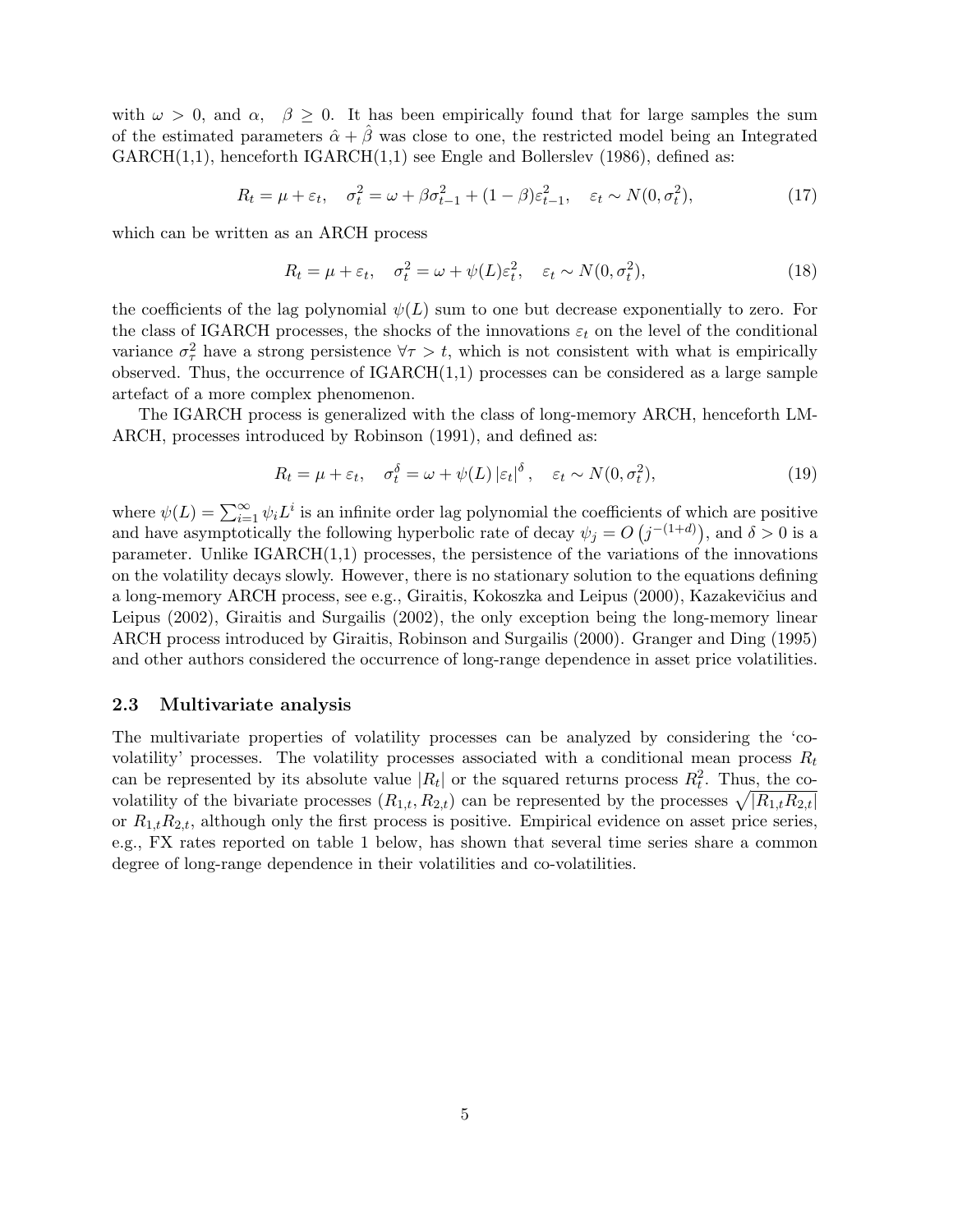Table 1: Estimation of the fractional degree of integration for the series of absolute returns on Pound-Dollar  $|R_{1,t}|$ , Deutschmark-Dollar  $|R_{2,t}|$ , squared returns  $R_{1,t}^2$ ,  $R_{2,t}^2$ , and the co-volatilities  $\sqrt{|R_{1,t}R_{2,t}|}$  and  $R_{1,t}R_{2,t}$  for the period April 1979 - January 1997. We use here the Gaussian estimator defined in (14). Asymptotic S.E.  $(2\sqrt{m})^{-1}$  are between parentheses.

| m    | $ R_{1,t} $        | $ R_{2,t} $    | $\sqrt{ R_{1,t}R_{2,t} }$ |
|------|--------------------|----------------|---------------------------|
| T/4  | $0.2385\ (0.0147)$ | 0.2312(0.0147) | 0.2413(0.0147)            |
| T/8  | 0.3071(0.0207)     | 0.3219(0.0207) | 0.3230(0.0207)            |
| T/16 | 0.4113(0.0293)     | 0.4073(0.0293) | 0.4393(0.0293)            |
|      |                    |                |                           |
| m    | $R_{1,t}^2$        | $R_{2,t}^2$    | $R_{1,t}R_{2,t}$          |
| T/4  | 0.1569(0.0147)     | 0.1478(0.0147) | 0.1397(0.0147)            |
| T/8  | 0.2312(0.0207)     | 0.2119(0.0207) | 0.2073(0.0207)            |
| T/16 | 0.2770(0.0293)     | 0.2787(0.0293) | 0.2952(0.0293)            |

A multivariate analysis of long-range dependent volatility processes can be carried by considering the parametric framework of the class of multivariate long-memory ARCH processes, introduced by Teyssière (1997b, 1998), and defined as:

$$
R_t = m(R_t) + \varepsilon_t, \quad \varepsilon_t \sim \text{i.i.d. } N(0, \Sigma_t), \tag{20}
$$

where  $m(R_t)$  denotes the vector regression function,  $\varepsilon_t$  is a *n*-dimensional vector of Gaussian error terms with conditional covariance matrix  $\Sigma_t$ . The typical element  $s_{ij,t}$  of  $\Sigma_t$  being either

$$
s_{ij,t} = \frac{\omega_{ij}}{1 - \beta_{ij}(1)} + \left(1 - \frac{(1 - \phi_{ij}L)(1 - L)^{d_{ij}}}{1 - \beta_{ij}L}\right) \varepsilon_{i,t} \varepsilon_{j,t} \quad i, j = 1, ..., n,
$$
 (21)

or

$$
s_{ij,t} = \sum_{k=1}^{\infty} \frac{B(p_{ij} + k - 1, d_{ij} + 1)}{B(p_{ij}, d_{ij})} \varepsilon_{i,t-k} \varepsilon_{j,t-k}, \quad i, j = 1, ..., n,
$$
 (22)

i.e., both conditional variances and covariances are modeled as LM-ARCH processes, which differ by different parameterizations: (21) is termed as fractionally integrated GARCH, see Baillie *et al.* (1996), while (22) defines the long-memory ARCH devised by Ding and Granger (1996). This class of multivariate LM-ARCH models has a few restrictions: the conditions on the parameters insuring that the matrix  $\Sigma_t$  is positive definite have to be implemented numerically in the estimation procedure, see Teyssière (1997b). Furthermore, the number of parameters increases quickly with the dimension of the vector process, so that so far only three-dimensional models have been estimated, see Teyssière (1998). However, empirical estimation results have shown that the conditional variances and covariances of several asset prices returns share the same degree of long-memory, an interesting property which stimulated further research producing the theoretical models presented later in this paper.

#### 2.4 Change–point processes

Volatility processes differ from standard long-range dependent processes: while long-range dependent time series exhibit local trends, the proxy of volatility processes, e.g., the absolute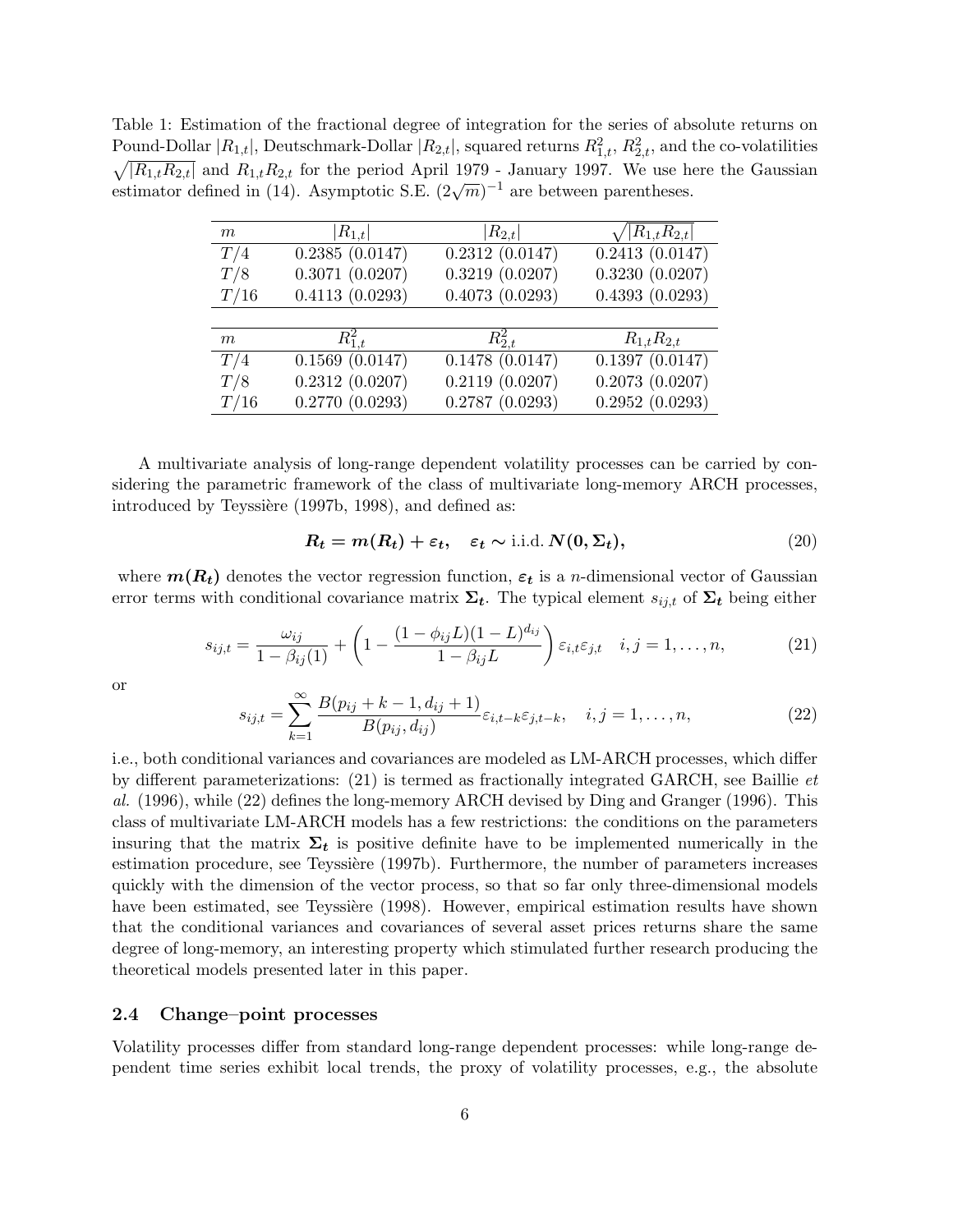returns  $|R_t|$  or the squared returns  $R_t^2$  do not contain such a trend. Figure 1 below displays the absolute value of returns on the FTSE 100 index, which is not trended, although the estimated degree of long-memory with Robinson's (1995) Gaussian estimator yields  $d = 0.33$ .

Figure 1: Absolute returns on the FTSE 100 index.



Mikosch and Stărică (1999, 2002) have shown that the ACF of the absolute value of a nonhomogenous  $GARCH(1,1)$  process, i.e., a  $GARCH(1,1)$  process with changing coefficients, has a hyperbolic rate of decay which resembles the one of a long-range dependent process. We consider as example the following change–point  $GARCH(1,1)$  process defined as:

$$
y_t = \mu + \varepsilon_t, \quad \sigma_t^2 = \omega + \beta \sigma_{t-1}^2 + \alpha \varepsilon_{t-1}^2, \quad \varepsilon_t \sim N(0, \sigma_t^2), \tag{23}
$$

where the parameters  $\omega$ ,  $\beta$  and  $\alpha$  change as follows:

DGP 1: a  $GARCH(1,1)$  process with change point in the middle of the sample, such that the unconditional variance  $\sigma^2 = \omega/(1 - \alpha - \beta)$  remains unchanged  $(\sigma^2 = 0.25)$ 

$$
\begin{array}{rcl}\n\omega & = & 0.1, \quad \beta = 0.3, \quad \alpha = 0.3 \text{ for } t = 1, \dots, [T/2] \\
\omega & = & 0.15, \quad \beta = 0.25, \quad \alpha = 0.15 \text{ for } t = [T/2] + 1, \dots, T\n\end{array} \tag{24}
$$

DGP 2: a  $GARCH(1,1)$  process with change in the middle of the sample, with change in the unconditional variance of the process,

$$
\omega = 0.1, \quad \beta = 0.3, \quad \alpha = 0.3 \text{ for } t = 1, \dots, [T/2] \quad (\sigma^2 = 0.25) \tag{25}
$$

$$
\omega = 0.15, \quad \beta = 0.65, \quad \alpha = 0.25 \text{ for } t = [T/2] + 1, \dots, T \quad (\sigma^2 = 1.5) \tag{26}
$$

DGP 3: a smooth transition GARCH(1,1) process, such that the parameters  $\omega(t)$ ,  $\beta(t)$ and  $\alpha(t)$  change smoothly, i.e.,

$$
\begin{array}{rcl}\n\omega(t) & = & 0.1 + 0.05F(t, [T/2]), \quad \beta(t) = 0.3 + 0.35F(t, [T/2]), \\
\alpha(t) & = & 0.3 - 0.05F(t, [T/2]), \quad \gamma = 0.05,\n\end{array} \tag{27}
$$

where  $F(t, k) = (1 + \exp(-\gamma(t - k)))^{-1}$ ,  $\gamma$  is a strictly positive parameter which governs the smoothness of the change. If  $\gamma$  becomes very large, this DGP reduces to DGP 2.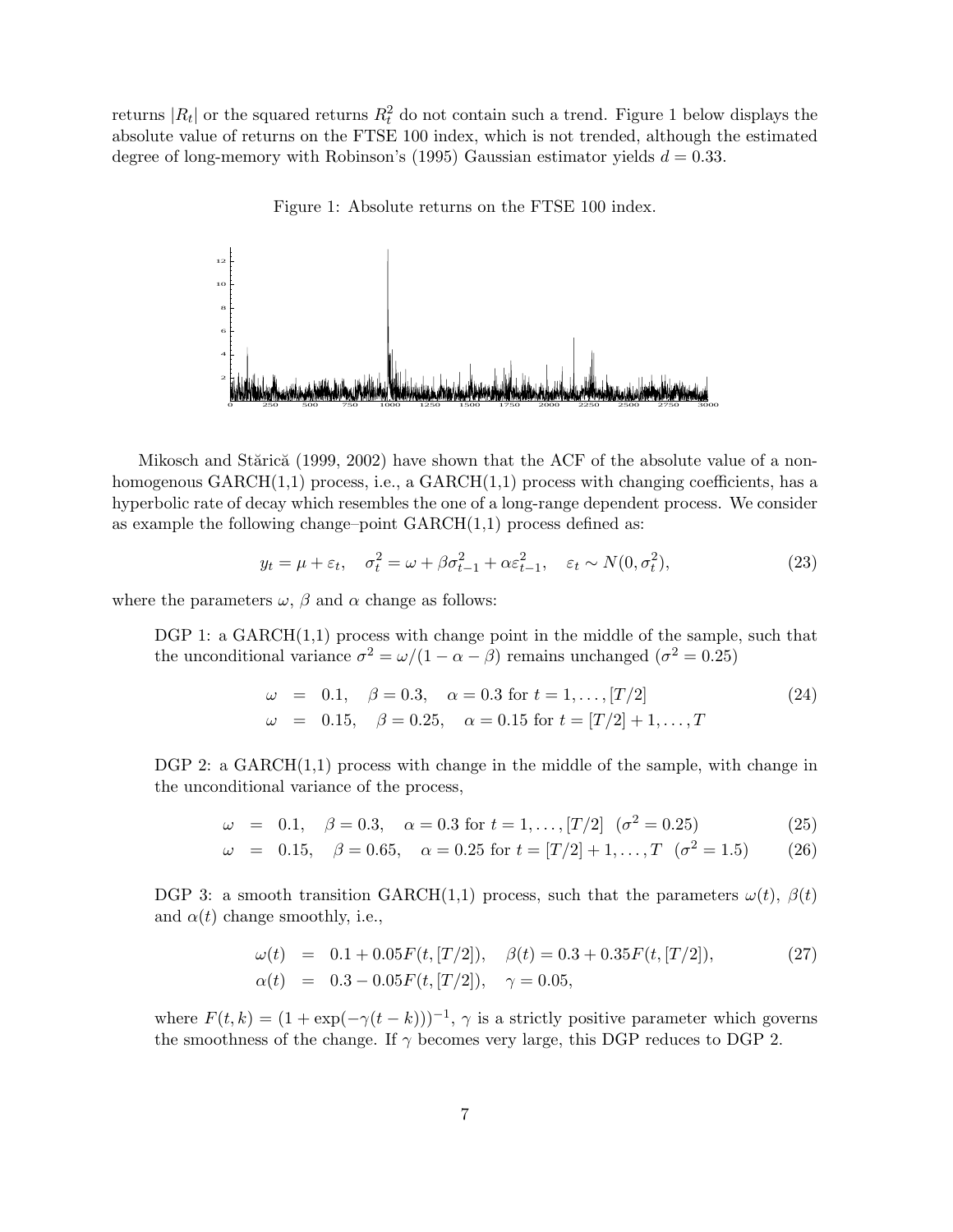|                |             | DGP 1  |        |             | DGP <sub>2</sub>                  |        |             | DGP <sub>3</sub> |        |
|----------------|-------------|--------|--------|-------------|-----------------------------------|--------|-------------|------------------|--------|
| $\mathbf{q}$   | <b>KPSS</b> | V/S    | R/S    | <b>KPSS</b> | $V\mskip -5mu\slash \mskip 1mu S$ | R/S    | <b>KPSS</b> | V/S              | R/S    |
| $\overline{0}$ | 0.2015      | 0.2770 | 0.2995 | 1.0000      | 1.0000                            | 1.0000 | 1.0000      | 1.0000           | 1.0000 |
|                | 0.1470      | 0.1912 | 0.1785 | 1.0000      | 1.0000                            | 1.0000 | 1.0000      | 1.0000           | 1.0000 |
| $\overline{2}$ | 0.1203      | 0.1443 | 0.1218 | 1.0000      | 1.0000                            | 1.0000 | 1.0000      | 1.0000           | 1.0000 |
| 5              | 0.0874      | 0.0918 | 0.0601 | 1.0000      | 0.9998                            | 0.9996 | 1.0000      | 0.9994           | 0.9991 |
| 10             | 0.0735      | 0.0674 | 0.0356 | 0.9993      | 0.9981                            | 0.9891 | 0.9994      | 0.9979           | 0.9858 |
| 20             | 0.0632      | 0.0470 | 0.0188 | 0.9945      | 0.9819                            | 0.8596 | 0.9978      | 0.9817           | 0.8285 |
| 30             | 0.0567      | 0.0325 | 0.0076 | 0.9846      | 0.9274                            | 0.4844 | 0.9930      | 0.9361           | 0.4112 |

Table 2: Tests for long-range dependence on the absolute value of a GARCH process with change–point in the middle of the sample.  $T = 500$ . Test size 5%.

Table 2 displays the simulation results of the various tests for long-range dependence in the absolute returns generated by the change–point GARCH processes defined above. Similar results are obtained when considering the series of squares of a non-homogeneous  $GARCH(1,1)$ processes. Thus, the tests proposed in Lo (1991), Kwiatkowski *et al.* (1992) and Giraitis *et al.* (2003) can wrongly detect the presence of long-range dependence in the volatility process, while the true DGP is a non-homogeneous GARCH process with a non-constant unconditional variance. However, when the unconditional variance is constant, the power of these tests tends to their size, a statistical property which is also observed for change–point tests, see Kokoszka and Teyssière (2002). In fact, a change in the unconditional variance is one of the main assumptions for change–point tests in volatility, see e.g., Kokoszka and Leipus (2000). We observe that the  $R/S$  statistic is more sensitive to the truncation order q than the other statistics. Furthermore, Fig. 2 below shows the absolute returns of a series generated by DGP 2. Although standard tests and estimators detect the presence of long-range dependence this series is not trended. The class of non-homogeneous  $GARCH(1,1)$  processes is also appropriate for fitting asset prices returns.

Figure 2: Absolute value of the realization of a change–point GARCH process.



There is a substantial literature on change–point processes, interested readers are referred to Besseville and Nikifirov (1993) and Csörgő and Horváth (1997) for complete surveys. Most of these tests are concerned with change–point in the conditional mean processes, while we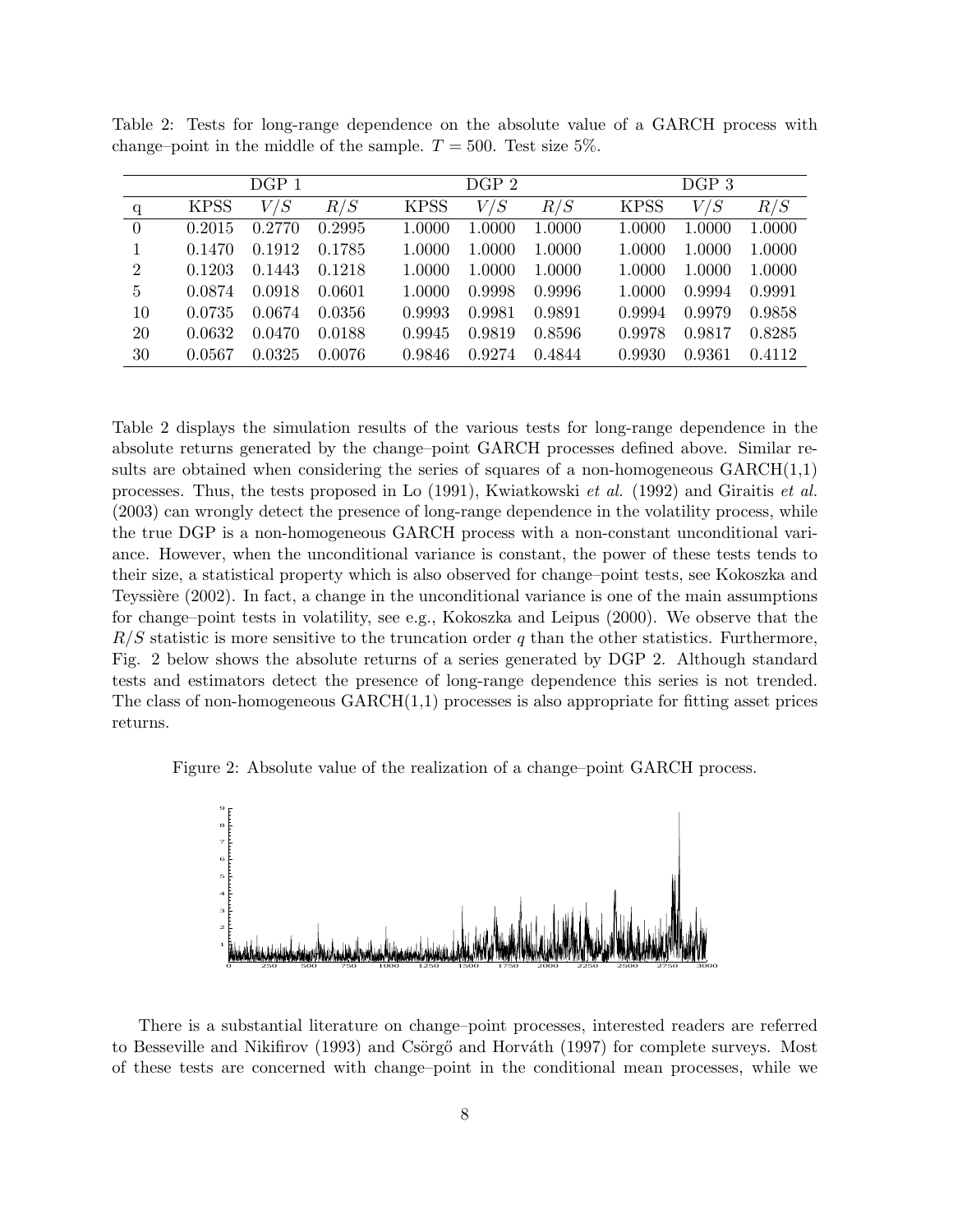are interested here in conditional variance processes, although one can use, without theoretical foundations, these change–point tests for conditional mean processes to the volatilities and covolatility proxy processes, i.e.,  $R_{1,t}^2$ ,  $|R_{1,t}|$ ,  $R_{1,t}R_{2,t}$ , and  $\sqrt{|R_{1,t}R_{2,t}|}$ . We consider in this survey the tests for change point in conditional variance, proposed by Kokoszka and Leipus (2000), Horváth, Kokoszka and Teyssière (2001) and Kokoszka and Teyssière (2002).

Kokoszka and Leipus (2000) proposed a CUSUM based estimator for change–point in the class of ARCH( $\infty$ ) processes at unknown time t. This estimator is defined by:

$$
\hat{t} = \min\left\{t : |C_t| = \max_{1 \le j \le T} |C_j| \right\},\tag{28}
$$

where

$$
C_t = \frac{t(T-t)}{T^2} \left( \frac{1}{t} \sum_{j=1}^t R_j^2 - \frac{1}{T-t} \sum_{j=t+1}^T R_j^2 \right).
$$
 (29)

Horvath *et al.* (2001) proposed several tests for change–point in ARCH sequences, based on the empirical process of squared residuals. Berkes and Horváth (2002) analyzed the empirical process of squared residuals for  $GARCH(p, q)$  sequences. According to Kokoszka and Teyssière (2002), some of these asymptotic tests work well when considering the squared residuals for  $GARCH(1,1)$  sequences although bootstrap tests have always the correct size and are then more reliable.

We consider here a  $GARCH(1,1)$  model fitted on the simulated returns, i.e.,

$$
R_t = \mu + \varepsilon_t, \quad \varepsilon_t \sim N(0, \sigma_t^2), \quad \sigma_t^2 = \omega + \beta \sigma_{t-1}^2 + \alpha \varepsilon_{t-1}^2,\tag{30}
$$

and we denote by  $\hat{\varepsilon}_t^2$  the sequence of squared standardized residuals for this GARCH(1,1) model. The first statistic is a Kolmogorov-Smirnov type statistic. For  $1 \leq k \leq T$ , define

$$
\hat{T}(k,t) = \sqrt{T} \frac{k}{T} \left( 1 - \frac{k}{T} \right) \left| \hat{F}_k(t) - \hat{F}_k^*(t) \right|,
$$
\n(31)

with

$$
\hat{F}_k(t) = \frac{1}{k} \# \{ i \le k : \hat{\varepsilon}_i^2 \le t \}, \quad \hat{F}_k^*(t) = \frac{1}{T - k} \# \{ i > k : \hat{\varepsilon}_i^2 \le t \}. \tag{32}
$$

The K-S statistic is defined as

$$
\hat{M} = \sup_{0 \le t \le \infty} \max_{1 \le k \le T} |\hat{T}(k, t)|. \tag{33}
$$

According to Kokoszka and Teyssière (2002), correct inference is obtained by using bootstrap based inference. Horvath *et al.* (2001) proposed also a Cramér-von Mises statistic:

$$
\hat{B} = \int_0^1 \left\{ \frac{1}{T} \sum_{i=1}^T [\hat{T}([Ts], \hat{\varepsilon}_i^2)]^2 \right\} ds.
$$
\n(34)

The distribution function of B can be derived from Blum, Kiefer and Rosenblatt (1961). Kokoszka and Teyssière (2002) have shown that this asymptotic test provides correct inference.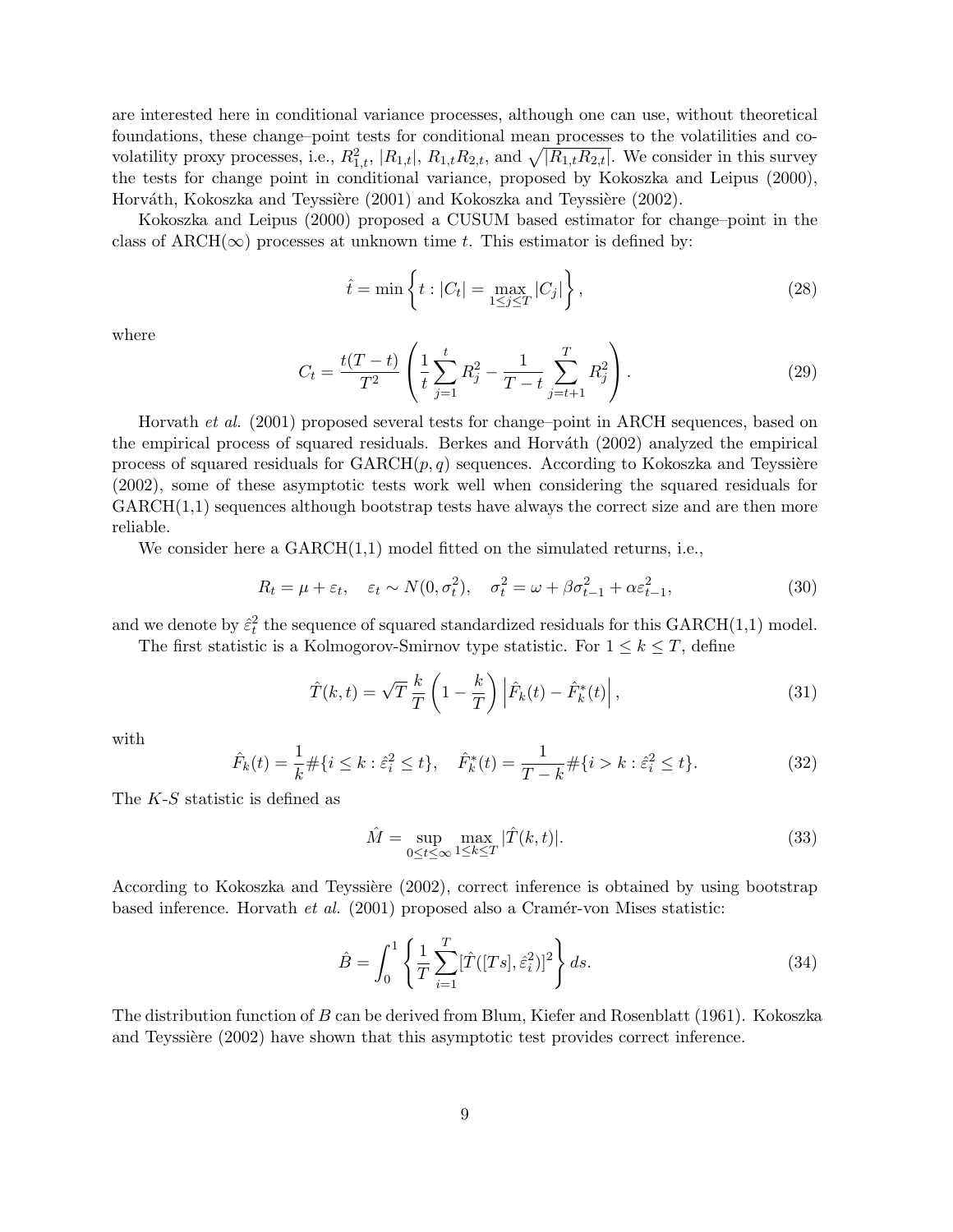## 3 Interaction models

The class of models considered here differ from standard microeconomic models as we consider that agents are heterogeneous and do not act independently on the markets, but their beliefs and actions are affected by the predominant opinion among market participants. Keynes pointed out that individuals trades are concerned about what 'market sentiment' is rather than about fundamental values. We consider here equilibrium models, thus we rule out the case of the intra-day prices, which are not equilibrium prices but result from the content of book orders.

If the markets are efficient, the expected price  $E(P_{t+1})$  of an asset at time  $t+1$  conditional on the information set  $I_t$  is given by:

$$
E(P_{t+1}|I_t) = P_t.
$$
\n(35)

In our model, agents do not consider markets to be efficient and assume that they can predict the next price  $P_{t+1}$ . Chartists assume that the exchange rate  $P_{t+1}$  is a convex linear function of the previous prices, i.e.,

$$
E^{c}(P_{t+1}|I_{t}) = \sum_{j=0}^{M^{c}} h_{j}P_{t-j}, \text{ with } \sum_{j=0}^{M^{c}} h_{j} = 1,
$$
\n(36)

where  $h_j$ ,  $j = 0, \ldots, M^c$  are constants,  $M^c$  is the memory of the chartists, while fundamentalists forecast the next price as:

$$
E^f(P_{t+1}|I_t) = \bar{P}_t + \sum_{j=1}^{M^f} \nu_j(P_{t-j+1} - \bar{P}_{t-j}),
$$
\n(37)

where  $\nu_j, j = 1, ..., M^f$  are positive constants, representing the degree of reversion to the fundamentals,  $M^f$  is the memory of the fundamentalists. This series of 'fundamentals'  $\bar{P}_t$ , which can be thought as the price if it were only to be explained by a set of relevant variables, is assumed to follow a random walk:

$$
\bar{P}_t = \bar{P}_{t-1} + \varepsilon_t, \quad \text{with} \quad \varepsilon_t \sim N(0, \sigma_\varepsilon^2). \tag{38}
$$

Individuals i have a standard mean–variance utility function:

$$
U(W_{t+1}^i) = E(W_{t+1}^i) - \lambda V(W_{t+1}^i),
$$
\n(39)

where  $\lambda$  denotes the risk aversion coefficient,  $E(.)$  and  $V(.)$  denote the expectation and variance operators. Agents have the possibility of investing at home in a risk free asset or investing abroad in a risky asset.

Denote by  $\rho_t$  the foreign interest rate, by  $d_t^i$  the demand by the  $i^{th}$  individual for foreign currency, and by  $r$  the domestic interest rate. The exchange rate  $P_t$  and the foreign interest rate  $\rho_t$  are considered by agents as independent random variables, with

$$
\rho_t \sim N(\rho, \sigma_\rho^2) \quad \text{with} \quad \rho_t > r. \tag{40}
$$

Hence, the cumulated wealth of individual i at time  $t + 1$ ,  $W_{t+1}^i$  is given by:

$$
W_{t+1}^i = (1 + \rho_{t+1})P_{t+1}d_t^i + (W_t^i - P_t d_t^i)(1+r).
$$
\n(41)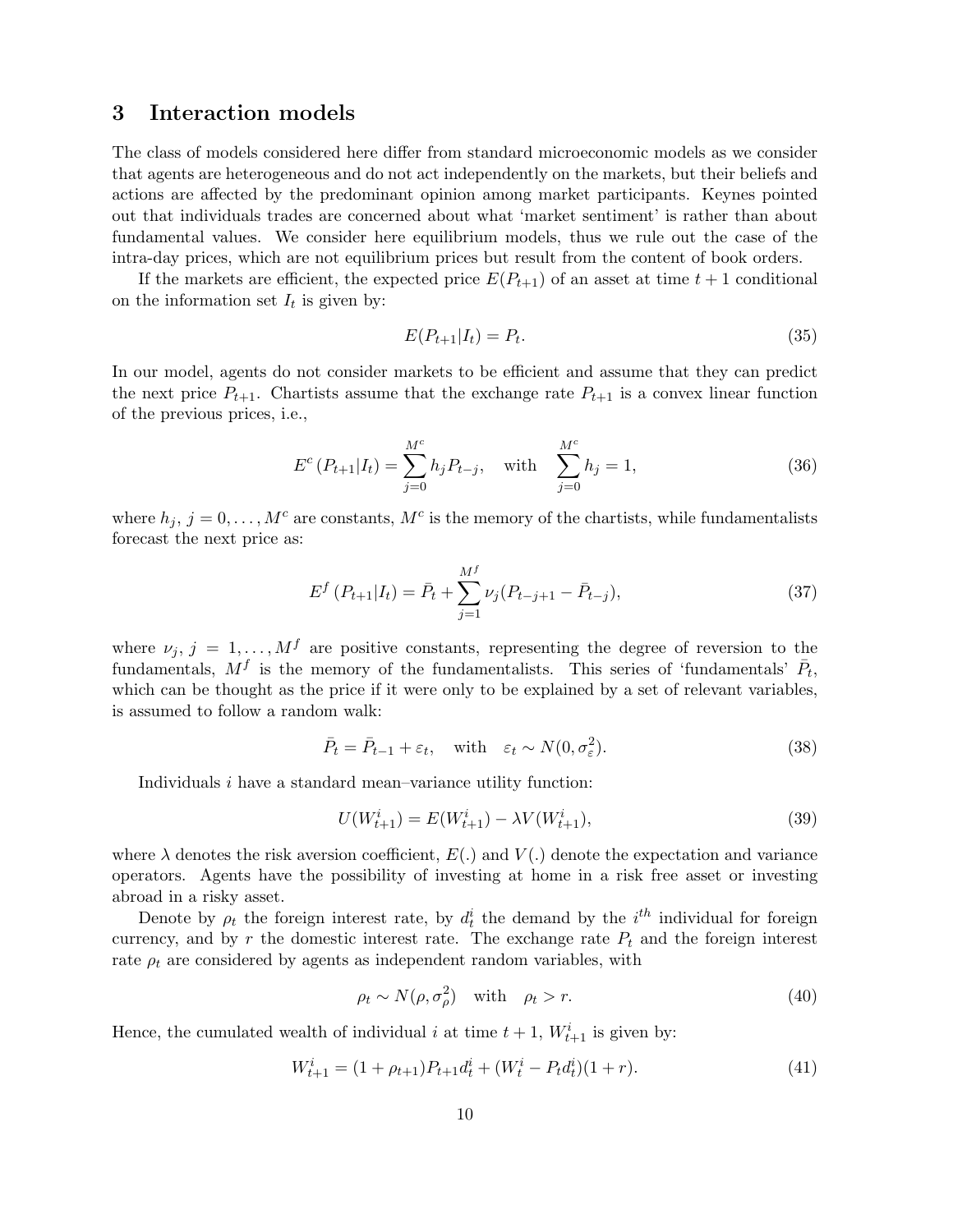Thus, we have:

$$
E(W_{t+1}^i|I_t) = (1+\rho)E^i(P_{t+1}|I_t)d_t^i + (W_t^i - P_t d_t^i)(1+r), \qquad (42)
$$

$$
V(W_{t+1}^i | I_t) = (d_t^i)^2 \zeta_t \quad \text{where} \quad \zeta_t = V(P_{t+1}(1 + \rho_{t+1})). \tag{43}
$$

Demand  $d_t^i$  is found by maximizing utility. First order condition gives

$$
(1+\rho)E^{i}(P_{t+1}|I_t) - (1+r)P_t - 2\zeta_t\lambda d_t^{i} = 0,
$$
\n(44)

where  $E^i(.|I_t)$  denotes the expectation of an agent of type *i*. Let  $k_t$  be the proportion of fundamentalists at time  $t$ , the market demand is:

$$
d_{t} = \frac{(1+\rho)\left(k_{t}E^{f}(P_{t+1}|I_{t}) + (1-k_{t})E^{c}(P_{t+1}|I_{t})\right) - (1+r)P_{t}}{2\zeta_{t}\lambda}.
$$
\n(45)

Now consider the exogenous supply of foreign exchange  $X_t$ , then the market is in equilibrium if aggregate supply is equal to aggregate demand, i.e.,  $X_t = d_t$ , which gives

$$
P_t = \frac{1+\rho}{1+r} \left( k_t E^f(P_{t+1}|I_t) + (1-k_t) E^c(P_{t+1}|I_t) \right) - \frac{2\zeta_t \lambda X_t}{1+r}.
$$
 (46)

We assume that  $2\zeta_t \lambda X_t/(1+\rho) = \gamma \bar{P}_t$ . If  $M^f = M^c = 1$ , then the equilibrium price is given by

$$
P_t = \frac{k_t - \gamma}{A} \bar{P}_t - \frac{k_t \nu_1}{A} \bar{P}_{t-1} + \frac{(1 - k_t)h_1}{A} P_{t-1},\tag{47}
$$

with

$$
A = \frac{1+r}{1+\rho} - (1-k_t)h_0 - k_t \nu_1.
$$
\n(48)

Thus, when  $k_t$  jumps from zero to one, our so called 'Havana-India' model resembles a change– point process in the conditional mean. Since the process  $k_t$  is likely to take all values between 0 and 1, it is of interest to study the effects of the evolution of the process  $k_t$  on the occurrence of long–range dependence in the volatility of the series generated by the microeconomic model.

We consider a multivariate extension of this model, i.e., the joint modeling of a bivariate process  $(P_{1,t}, P_{2,t})$ . Both exchange rates depend on a pair of foreign interest rates  $(\rho_{1,t}, \rho_{2,t})$ . Our bivariate model then becomes:

$$
\begin{pmatrix} P_{1,t} \\ P_{2,t} \end{pmatrix} = \begin{pmatrix} \frac{k_t - \gamma}{A_1} \bar{P}_{1,t} - \frac{k_t \nu_{1,1}}{A_1} \bar{P}_{1,t-1} + \frac{(1 - k_t)h_{1,1}}{A_1} P_{1,t-1} \\ \frac{k_t - \gamma}{A_2} \bar{P}_{2,t} - \frac{k_t \nu_{2,1}}{A_2} \bar{P}_{2,t-1} + \frac{(1 - k_t)h_{2,1}}{A_2} P_{2,t-1} \end{pmatrix},
$$
(49)

with

$$
A_i = \frac{1+r}{1+\rho_i} - (1-k_t)h_{i,0} - k_t \nu_{i,1}.
$$
\n(50)

We assume that the bivariate process of fundamentals  $(\bar{P}_{1,t}, \bar{P}_{2,t})$  displays some form of positive correlation, i.e.,

$$
\begin{pmatrix}\n\bar{P}_{1,t} \\
\bar{P}_{2,t}\n\end{pmatrix} = \begin{pmatrix}\n\bar{P}_{1,t-1} \\
\bar{P}_{2,t-1}\n\end{pmatrix} + \begin{pmatrix}\n\varepsilon_{1,t} \\
\varepsilon_{2,t}\n\end{pmatrix}, \quad\n\begin{pmatrix}\n\varepsilon_{1,t} \\
\varepsilon_{2,t}\n\end{pmatrix} \sim N \begin{bmatrix}\n0 \\
0\n\end{bmatrix},\n\begin{pmatrix}\n\sigma_{1,1}^2 & \sigma_{1,2} \\
\sigma_{1,2} & \sigma_{2,2}^2\n\end{pmatrix}, \quad\n\sigma_{1,2} > 0.
$$
\n(51)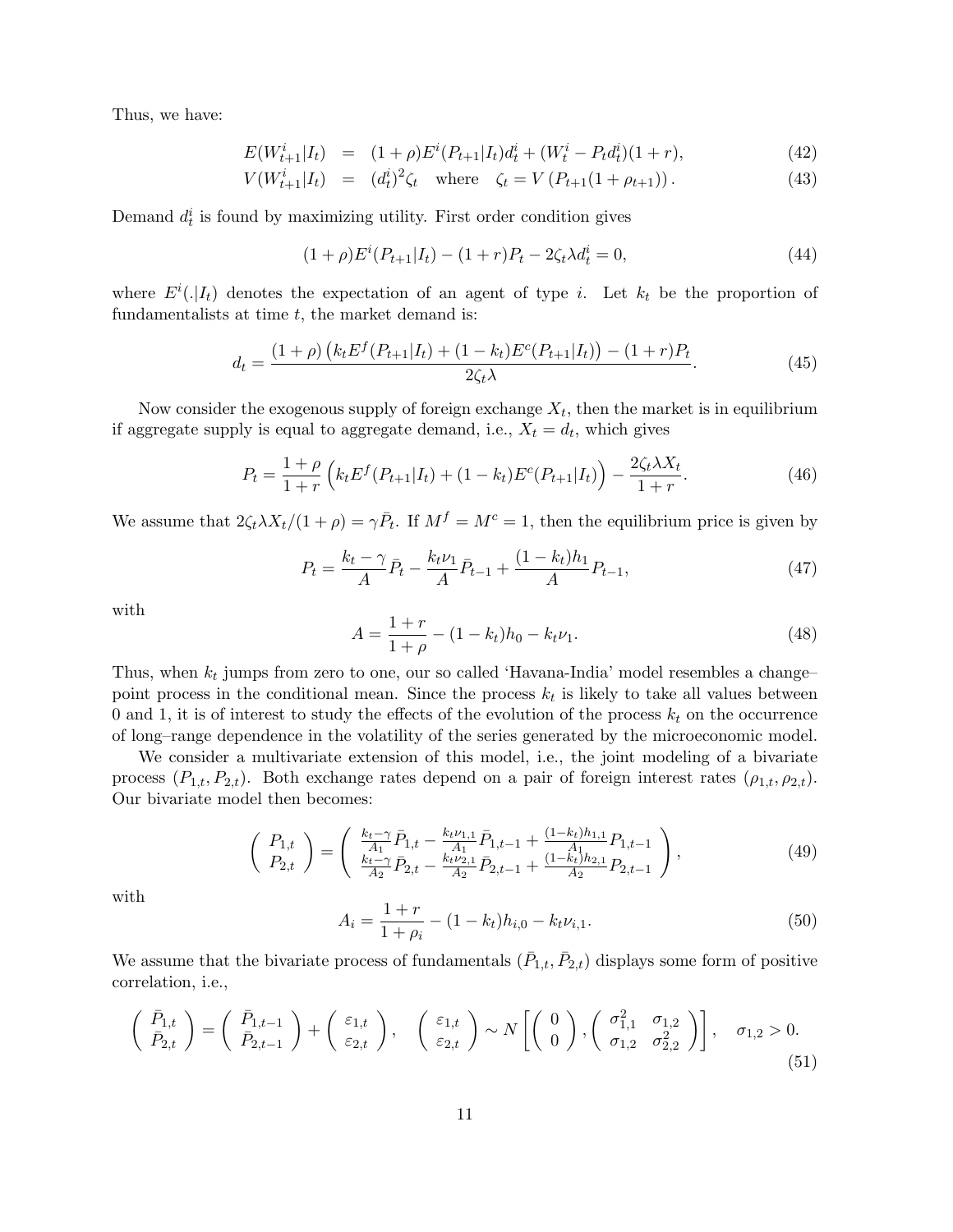In the simulation study, we set  $\sigma_{1,2}$  so that the coefficient of correlation between the two processes  $\varepsilon_{1,t}$  and  $\varepsilon_{2,t}$  is equal to 0.75. This choice has been motivated by the estimation results in Teyssière (1997b) for the bivariate long-memory ARCH processes, where the coefficient of correlation in the conditional covariance matrix  $\Sigma_t$  has been found equal to 0.75. As we will see in section 4, the assumption of a positive correlation is crucial if we are interested in the co-volatility processes  $\sqrt{|R_{1,t}R_{2,t}|}$  and  $R_{1,t}R_{2,t}$ : in that case these co-volatility processes have exactly the same degree of long-memory as the processes  $|R_{1,t}|$ ,  $|R_{2,t}|$  and  $R_{1,t}^2$ ,  $R_{2,t}^2$  respectively, in accordance with the empirical findings of Teyssière (1997b). In Kirman and Teyssière (2002a), we assume  $\sigma_{1,2} = 0$ , and simulation results are less satisfactory than the current ones, as the degree of LRD for the series  $\sqrt{|R_{1,t}R_{2,t}|}$  is slightly higher than the ones for the series  $|R_{1,t}|, |R_{2,t}|$ .

We also assume that the process  $k_t$  is the same for both markets, i.e., the proportion of fundamentalists is the same for both currencies. This assumption is consistent with the one that fundamentals for both series are correlated, i.e., both FX markets are linked. This is a reasonable assumption if we consider that both currencies belong to the same 'target-zone', see Engle and Gau (1997).

We consider here several types of processes for  $\{k_t\}_{t=1}^T$ . The first one is the epidemiologic process introduced by Hans Föllmer and used in Kirman and Teyssière (2001, 2002a, 2002b), where agents interact and communicate their beliefs on the next period forecast through Föllmer's epidemiologic process.

Let N be the total number of agents and  $\vartheta_t$  be the number of agents with a fundamentalist forecast at time t. We assume that pairs of agents meet at random and that the probability that the first agent is converted to the opinion of the second one is equal to  $(1 - \delta)$ . Furthermore, each agent can independently change his opinion with probability  $\xi$ , so that the process is not trapped in the extremes, i.e., agents are either all chartists or all fundamentalists.

Given that the state of the process is summarized by the value of  $\vartheta_t$ , its evolution is defined by the following transition matrix:

$$
\Pr(\vartheta, \vartheta + 1) = \left(1 - \frac{\vartheta}{N}\right) \left(\xi + (1 - \delta)\frac{\vartheta}{N - 1}\right),\tag{52}
$$

$$
Pr(\vartheta, \vartheta - 1) = \frac{\vartheta}{N} \left( \xi + (1 - \delta) \frac{N - \vartheta}{N - 1} \right), \tag{53}
$$

$$
Pr(\vartheta, \vartheta) = 1 - Pr(\vartheta, \vartheta + 1) - Pr(\vartheta, \vartheta - 1).
$$
 (54)

For this epidemiologic process, the proportion of fundamentalists and the forecasts of agents does not depend on the past performance of forecasts functions. For that reason, we can consider a diffusion process for  $k_t$  which depends on the accuracy of the forecast functions in the recent periods: the probability of choosing a particular forecast function depends on its comparative performance over the competing forecast function. We can use Theil's (1961) U–statistic as measure of forecast accuracy over the last M periods:

$$
U_M^j = \sqrt{\frac{M^{-1} \sum_{l=1}^M w_l (P_{t-l} - E^j (P_{t-l} | I_{t-1-l}))^2}{M^{-1} \sum_{l=1}^M w_l P_{t-l}^2}}, \quad j \in \{c, f\}, \quad \sum_l w_l = 1,
$$
 (55)

M being the learning memory of agents, the weights  $w_l, l = 1, \ldots, M$  representing the relative importance of the forecast errors at time  $t - l$ . We choose here an exponential choice function  $g^j(\cdot)$  for the forecast function  $E^j(\cdot)$  defined by:

$$
g^{j}(t) = \exp(-\Upsilon_{M}^{j}), \quad \Upsilon > 0, \quad j \in \{c, f\},
$$
\n
$$
(56)
$$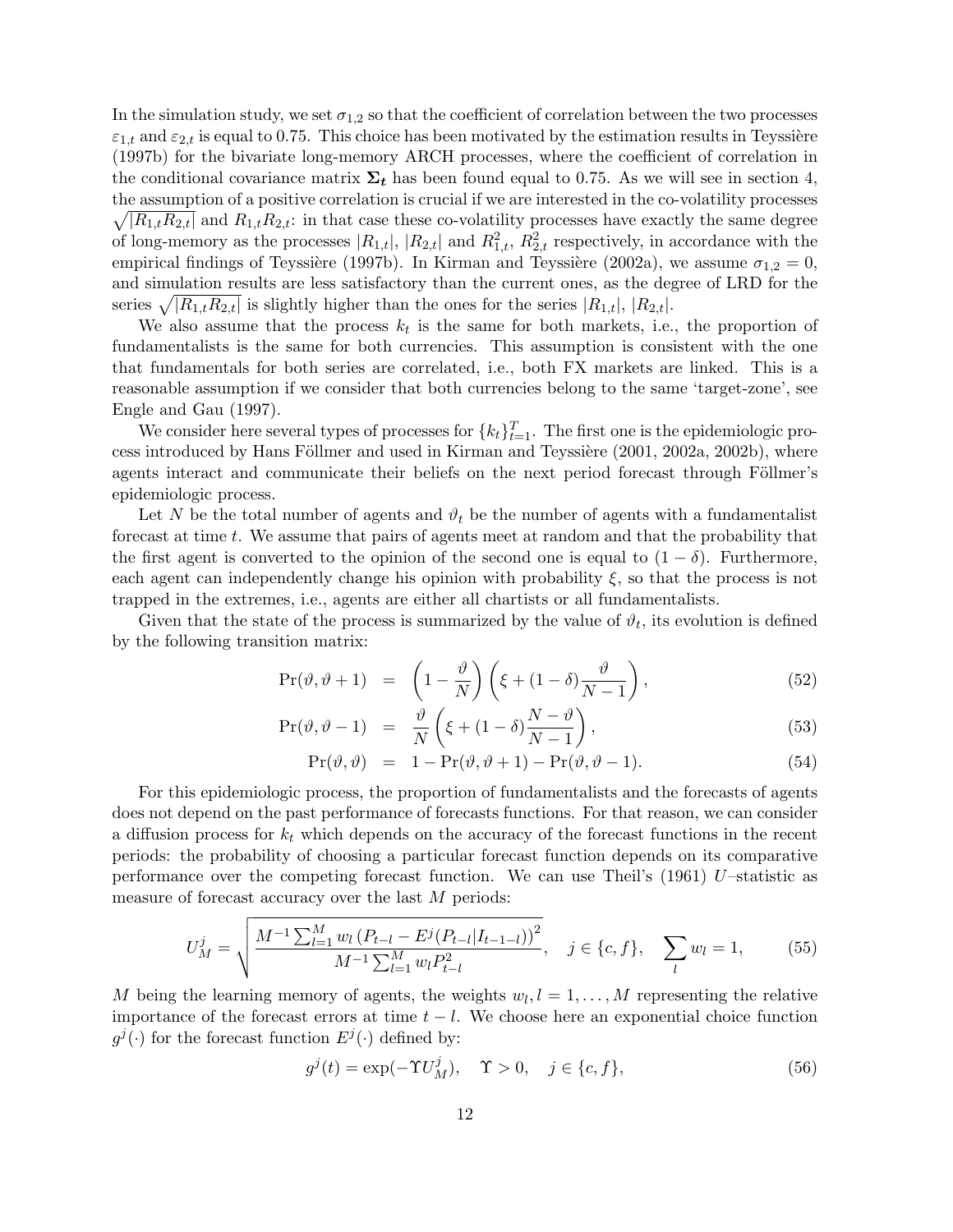the parameter  $\Upsilon$  is called the "intensity of choice". At time t, agents will chose with probability  $\pi^f(t)$  the fundamentalist forecast function, where

$$
\pi^{f}(t) = \frac{g^{f}(t)}{g^{f}(t) + g^{c}(t)},
$$
\n(57)

the probability of choosing the chartist forecast function is  $\pi^c(t) = 1 - \pi^f(t)$ . For the bivariate process, the probability of choosing the fundamentalist forecast function is given by averaging the two choice functions for both markets.

Let  $\partial_t/N$  be the proportion of fundamentalists resulting from either the epidemiologic process or the learning process. We assume that agents observe this proportion with error, i.e., agent  $i$ observe  $k_{i,t}$  defined as:

$$
k_{i,t} = \frac{\vartheta_t}{N} + \varepsilon_{i,t} \quad \text{with} \quad \varepsilon_{i,t} \sim N(0, \sigma_\vartheta^2). \tag{58}
$$

If agent i observe  $k_{i,t} \geq 0.5$ , then he will make a fundamentalist forecast, otherwise he will make a chartist forecast. The proportion  $k_t$  of agents making a fundamentalist forecast is then given by:

$$
k_t = N^{-1} \# \left\{ i : k_{i,t} \ge \frac{1}{2} \right\}.
$$
\n(59)

For the epidemiologic case, the herding behavior of the process  $k_t$  into the extremes depends on  $\xi$  and  $\sigma_{\vartheta}$ , while it depends on  $\Upsilon$  and  $\sigma_{\vartheta}$  for the process based on the forecasts accuracy. For both processes, the parameter  $\sigma_{\vartheta}$  measures the accuracy of observation of the proportion of fundamentalists; see equation (58). If  $\sigma_{\vartheta}$  becomes smaller, the prevailing opinion is observed with more accuracy, which results in massive swings of opinion.

As we will see in the next section, these parameters govern the level of long-range dependence in the volatility of the simulated returns.

### 4 Simulation study

We simulated 10.000 replications of our microeconomic models. We considered samples of 1500 observations. The models generate the empirical properties of asset prices returns. The series of asset returns  $R_t$  do not display dependence, the average estimated value for d is  $\hat{d} = 0.002$ for the series  $R_t$ . When the sample size increases from 750 to 1500, the estimated value of d for the absolute returns  $|R_t|$  increases from  $\hat{d} = 0.20$  to  $\hat{d} = 0.28$ . When estimating the parameters of a GARCH processes on the series of 750 observations, we get  $\hat{\alpha} = 0.04$  and  $\hat{\beta} = 0.74$ , while for the series of 1500 observations,  $\hat{\alpha} = 0.055$  and  $\hat{\beta} = 0.88$ : the model replicates the empirical property of occurrence of IGARCH processes when the sample size increases, see Kirman and Teyssière (2002b). The occurrence of long-range dependence in asset prices volatility might be the consequence of several changes in regime in the price process.

The level of long-range dependence d of the simulated processes increases when we reduce the value of  $\sigma_{\vartheta}$ , i.e., when the proportion of fundamentalists is observed with more accuracy: in that case the process  $k_t$  herds into the extremes. The level of long-range dependence is linked to the swings in the predominant opinion which make the price process defined by equation (47) switching between two regimes.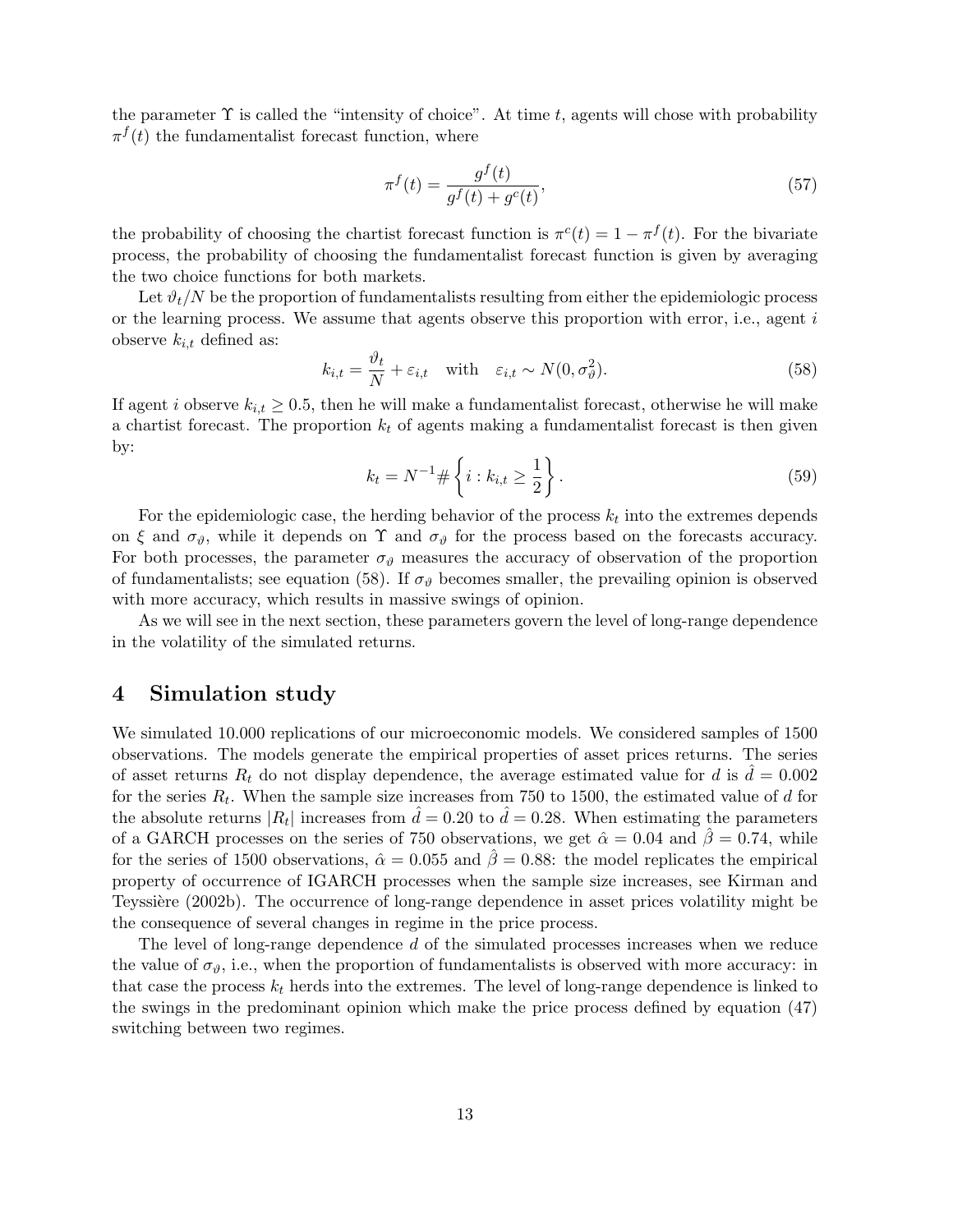|                | $R_t$ ,<br>$P(d=0)$ |        |        | $ R_t ,$<br>P(d>0) |        |        | $R_t^2$ ,<br>P(d>0) |        |        |
|----------------|---------------------|--------|--------|--------------------|--------|--------|---------------------|--------|--------|
| q              | <b>KPSS</b>         | V/S    | R/S    | <b>KPSS</b>        | V/S    | R/S    | <b>KPSS</b>         | V/S    | R/S    |
| $\Omega$       | 0.9369              | 0.9358 | 0.9343 | 0.9460             | 0.9772 | 0.9720 | 0.9440              | 0.9733 | 0.9739 |
|                | 0.9389              | 0.9376 | 0.9369 | 0.9408             | 0.9739 | 0.9687 | 0.9349              | 0.9674 | 0.9655 |
| $\overline{2}$ | 0.9395              | 0.9408 | 0.9388 | 0.9375             | 0.9687 | 0.9642 | 0.9323              | 0.9648 | 0.9609 |
| 3              | 0.9402              | 0.9486 | 0.9414 | 0.9343             | 0.9635 | 0.9622 | 0.9271              | 0.9609 | 0.9557 |
| 4              | 0.9395              | 0.9512 | 0.9421 | 0.9297             | 0.9616 | 0.9609 | 0.9226              | 0.9577 | 0.9531 |
| $\overline{5}$ | 0.9388              | 0.9577 | 0.9453 | 0.9271             | 0.9590 | 0.9590 | 0.9219              | 0.9551 | 0.9512 |
| 10             | 0.9375              | 0.9629 | 0.9512 | 0.9161             | 0.9486 | 0.9473 | 0.9076              | 0.9408 | 0.9421 |
| 15             | 0.9395              | 0.9603 | 0.9531 | 0.8946             | 0.9375 | 0.9388 | 0.8875              | 0.9284 | 0.9336 |
| 20             | 0.9369              | 0.9649 | 0.9557 | 0.8777             | 0.9265 | 0.9271 | 0.8719              | 0.9167 | 0.9232 |
| 25             | 0.9395              | 0.9649 | 0.9557 | 0.8595             | 0.9031 | 0.9161 | 0.8491              | 0.8907 | 0.9083 |
| 30             | 0.9375              | 0.9681 | 0.9551 | 0.8270             | 0.8823 | 0.9024 | 0.8296              | 0.8615 | 0.8927 |

Table 3: Tests for long-range dependence on the absolute value of Simulated returns,  $R_t$ , absolute returns  $|R_t|$  and squared returns  $R_t^2$ .  $T = 1500$ . Test size 5%.

Table 4: Gaussian estimates of d for the bivariate series of simulated absolute returns  $|R_{1,t}|$ ,  $|R_{2,t}|$ ,  $\sqrt{|R_{1,t}R_{2,t}|}$ . (Monte Carlo S.E. in parenthesis.)  $T = 1500$ .  $m_{opt}$  denotes the optimal bandwidth.

| m         | $ R_{1,t} $    | $ R_{2,t} $    | $\sqrt{ R_{1,t}R_{2,t} }$   |
|-----------|----------------|----------------|-----------------------------|
| $m_{opt}$ | 0.2771(0.1127) | 0.2766(0.1124) | $\overline{0.2793(0.1130)}$ |
| 84        | 0.2984(0.0965) | 0.2978(0.0975) | 0.3008(0.0978)              |
| 108       | 0.2660(0.0880) | 0.2653(0.0873) | 0.2670(0.0883)              |
| 132       | 0.2421(0.0811) | 0.2411(0.0814) | 0.2432(0.0821)              |
| 156       | 0.2244(0.0753) | 0.2232(0.0757) | 0.2250(0.0755)              |

Table 5: Gaussian estimates of d for the bivariate series of simulated squared returns  $R_{1,t}^2$ ,  $R_{2,t}^2$ ,  $R_{1,t}R_{2,t}$ . (Monte Carlo S.E. in parenthesis.)  $T = 1500$ .  $m_{opt}$  denotes the optimal bandwidth.

| m         | $R_{1,t}^2$    | $R_{2,t}^2$    | $R_{1,t}R_{2,t}$ |
|-----------|----------------|----------------|------------------|
| $m_{opt}$ | 0.2582(0.1076) | 0.2592(0.1096) | 0.2121(0.1009)   |
| 84        | 0.2851(0.0939) | 0.2852(0.0956) | 0.2462(0.0928)   |
| 108       | 0.2534(0.0855) | 0.2541(0.0857) | 0.2176(0.0835)   |
| 132       | 0.2304(0.0788) | 0.2308(0.0793) | 0.1978(0.0775)   |
| 156       | 0.2137(0.0723) | 0.2130(0.0736) | 0.1822(0.0706)   |

The assumption of a positive correlation between the fundamentals proved to be important. In Kirman and Teyssière  $(2002a)$ , we assume that there is no correlation between the two processes  $(\varepsilon_{1,t}, \varepsilon_{2,t})$ , i.e.,  $\sigma_{1,2} = 0$ . As a consequence, the estimated level of long-range dependence in the co-volatility process  $\sqrt{|R_{1,t}R_{2,t}|}$  was slightly higher than the one of the volatility processes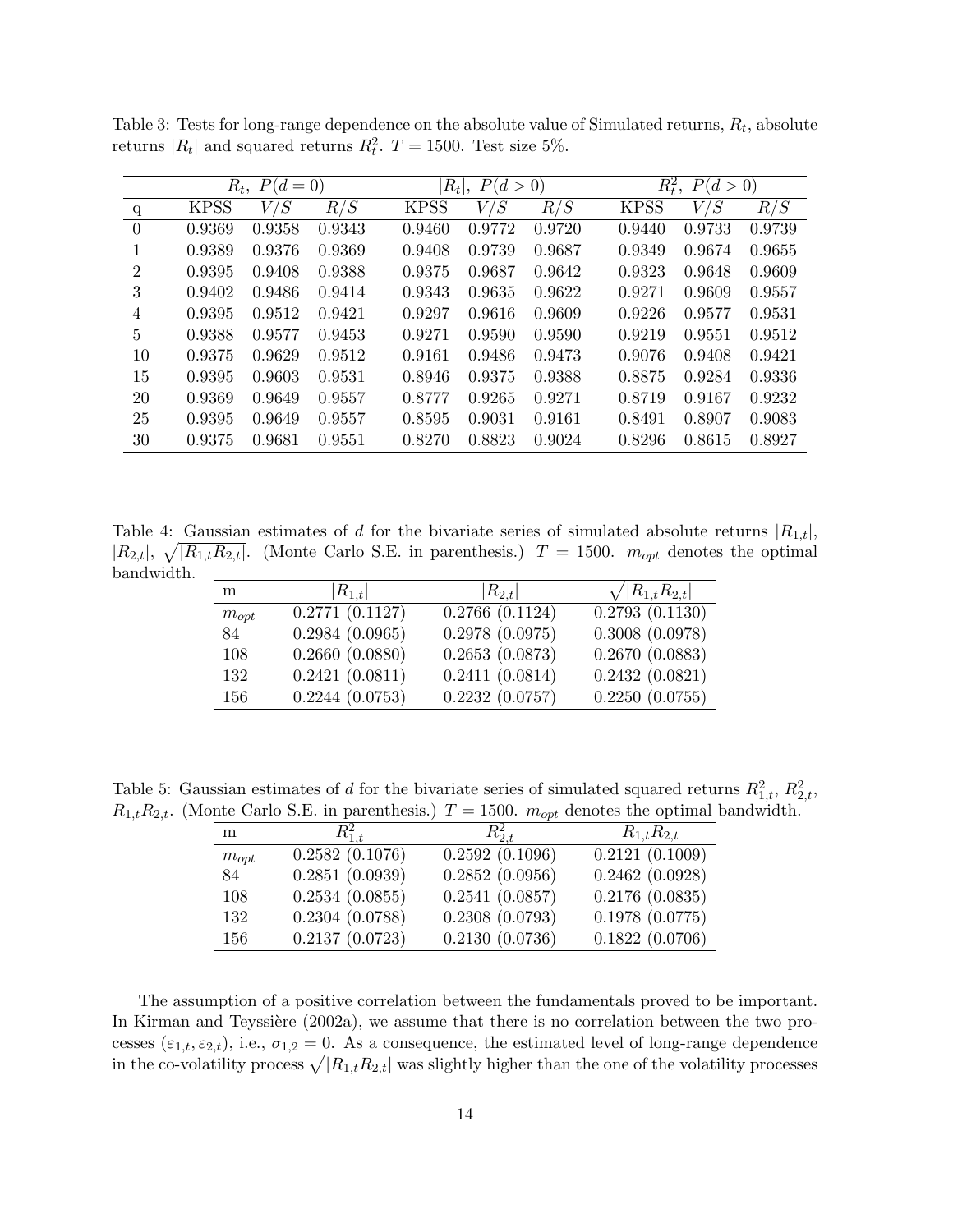$|R_{1,t}|$  and  $|R_{2,t}|$ . Furthermore, for this uncorrelated setting, the co-volatility process  $R_{1,t}R_{2,t}$ does not display any long-range dependence. With the assumption that  $\sigma_{1,2} > 0$ , the simulated co-volatility process  $R_{1,t}R_{2,t}$  displays long-memory, the degree of which is close to the one of the series  $R_{1,t}^2$  and  $R_{2,t}^2$ , as empirically observed, see tables 4 and 5.

From table 6, we can see that the  $V/S$  and  $R/S$  'pox-plot' estimation results do not differ too much from the ones provided by the Gaussian estimator (Robinson, 1995).

Table 6: "Pox-plot" estimates of d based on the squared returns series  $R_t^2$ . (Monte Carlo S.E. in parenthesis.)  $T = 1500$ .

| $R/S$ estimate of d | $V/S$ estimate of d | KPSS estimate of $d$ |
|---------------------|---------------------|----------------------|
| 0.2506(0.0791)      | 0.2604(0.0993)      | 0.3324(0.1182)       |

We report here simulation results for the CVM and  $K-S$  change–point tests. Interested readers are referred to Kirman and Teyssière (2001, 2002b) for the performance of the test by Kokoszka and Leipus  $(2000)$ . Given that the asymptotic  $K-S$  test does not have the correct size, we resort to bootstrap based inference for this test, the number of bootstraps  $B$  is set to 399 for all replications. For a test of size 5%, the CVM test rejects 22.97% of the times the null hypothesis of no change–point, while the  $K-S$  test rejects this null hypothesis 20.58% of the times. When interpreting these results, we have to keep in mind that these tests have been devised for processes with a single change–point in the conditional variance, and that we apply them to the first-difference of non-standard conditional mean processes, which can have multiple changes in regime.

Figure 3 displays the absolute value of a series of simulated returns generated by the model.

Figure 3: Absolute value of a series of returns produced by the microeconomic model.



This series resembles the series of absolute returns on asset prices, i.e., it does not have a trend, although the ACF of this series displayed LRD-type behavior, see Fig. 4 below.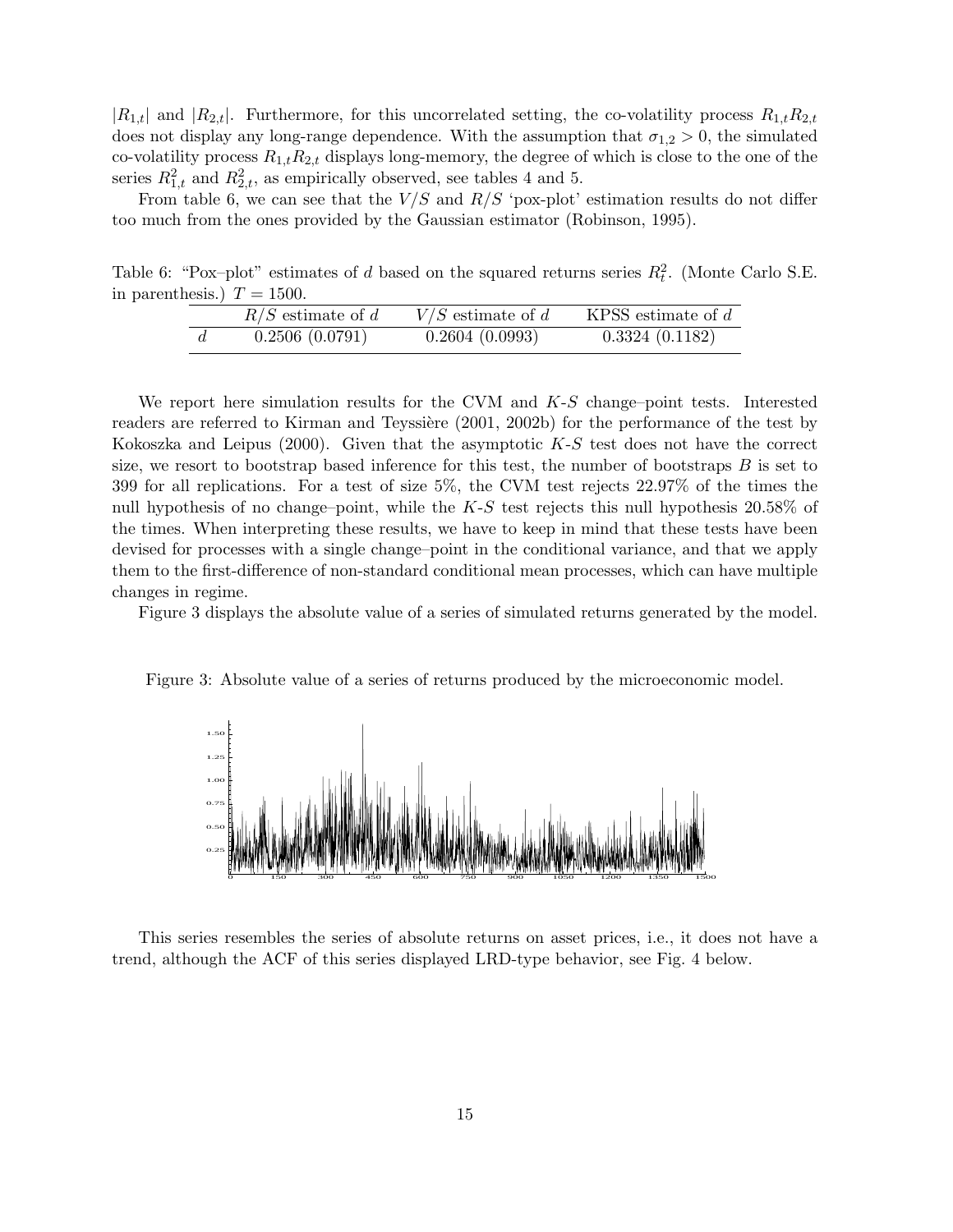

Figure 4: ACF of the absolute value of a series of returns produced by the model.

In Kokoszka and Teyssière  $(2002)$  and Kirman and Teyssière  $(2001)$ , we used the wavelet estimator by Veitch and Abry (1999) for estimating the degree of LRD of several asset prices volatilities and the volatility process generated by our model. Wavelet analysis is of interest as this multi-resolution analysis is unaffected by changes in the location parameter of a time series and is then able to distinguish between genuine long–range dependence and spurious long–range dependence caused by changes in regimes.

For both real data and series simulated by our model, we observe that the estimated degree of LRD with the wavelet estimator is far lower than the one obtained with the Whittle estimator. The degree of LRD for the absolute returns  $|R_{1,t}|$  on British Pound–US dollar drops from 0.41 when estimated with the local Whittle estimator to 0.0692 when estimated with the wavelet estimator, while the degree of LRD for the absolute returns  $|R_{2,t}|$  on German Deutschmark–US dollar falls from 0.40 to 0.0698 respectively. We observe the same changes for the degrees of LRD for the other empirical and simulated volatility and co-volatility processes, i.e.,  $R_{1,t}^2$ ,  $R_{2,t}^2$ ,  $\sqrt{|R_{1,t}R_{2,t}|}$  and  $R_{1,t}R_{2,t}$ . Furthermore, for several series, the confidence intervals for the wavelet estimates often contain the value zero. Our microeconomic models are then able to generate most of the empirical dependence properties of daily returns.

Table 7: Estimated degree of LRD with the wavelet estimator.

| Series |               | $ R_{1,t}  =  R_{2,t}  = \sqrt{ R_{1,t}R_{2,t} } = R_{1,t}^2$ | $R_{2,t}^2$ | $R_{1,t}R_{2,t}$           |
|--------|---------------|---------------------------------------------------------------|-------------|----------------------------|
|        | 0.0692 0.0698 | 0.0624                                                        |             | $0.0621$ $0.0805$ $0.0452$ |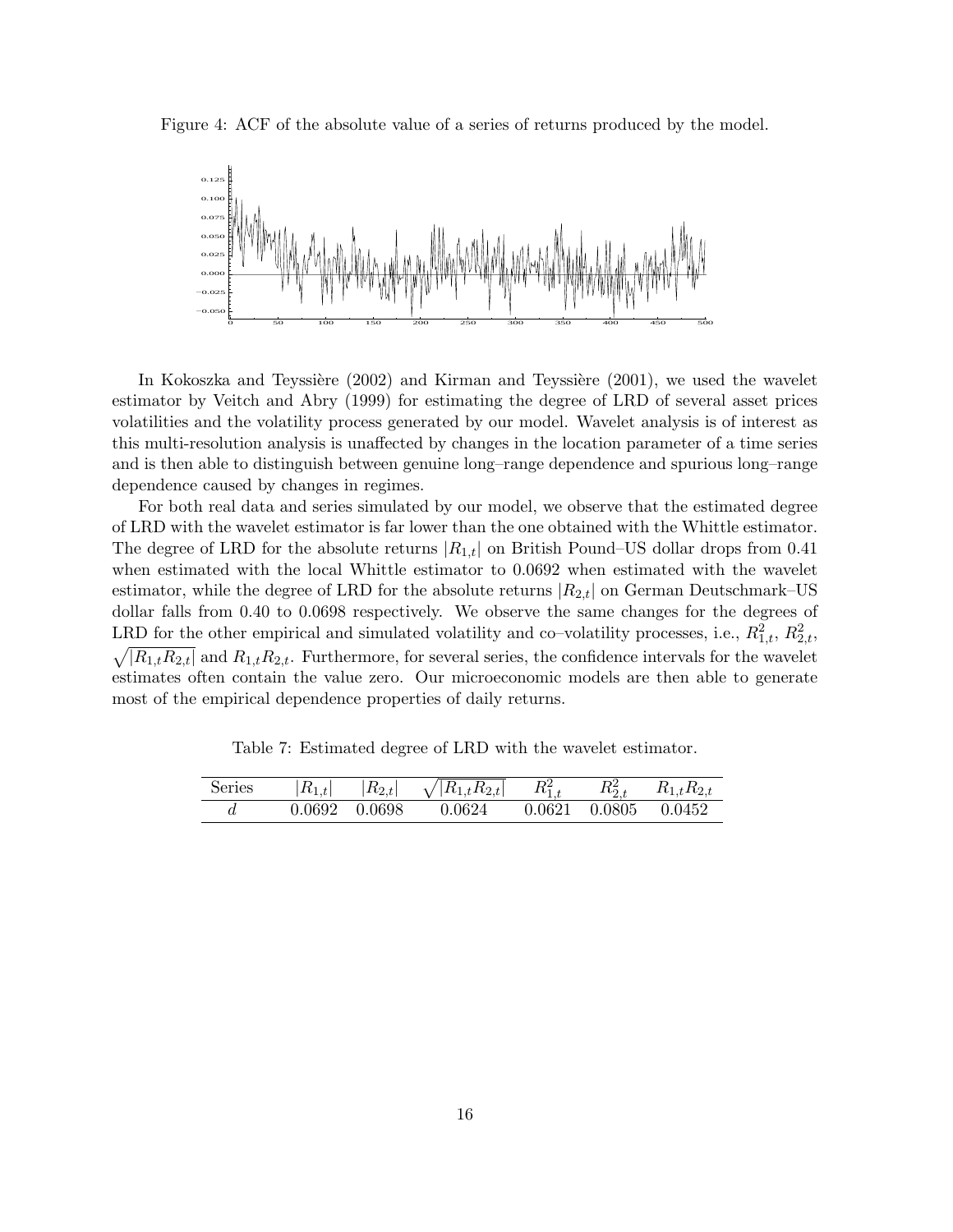## References

- BAILLIE, R. T., BOLLERSLEV, T. and H. O. MIKKELSEN (1996). Fractionally Integrated Generalized Autoregressive Conditional Heteroskedasticity. *Journal of Econometrics*, 74, 3–30.
- BERAN, J. (1994). *Statistics for Long-Memory Processes.* Chapman & Hall.
- BERAN, J. and D. OCKER (2001). Volatility of Stock–Market Indexes. An Analysis Based on SEMIFAR Models. *Journal of Business and Economic Statistics*, 19, 103–116.
- BERKES, I. and L. HORVATH (2002). Limit Results for the Empirical Process of Squared Residuals in ´ GARCH Models. *Stochastic Processes and their Applications*, forthcoming.
- BESSEVILLE, M. and I. V. NIKIFIROV (1993). *Detection of Abrupt Changes: Theory and Applications*. Prentice Hall, Upper Saddle River.
- BLUM, J. R., KIEFER, J. and M. ROSENBLATT (1961). Distribution Free Tests of Independence Based on the Sample Distribution Function. *The Annals of Mathematical Statistics*, 32, 485–498.
- BOLLERSLEV, T. (1986). Generalized Autoregressive Conditional Heteroskedasticity. *Journal of Econometrics*, 31, 307–327.
- CSÖRGŐ, M. and L. HORVÁTH (1997). *Limit Theorems in Change–Point Analysis*. Wiley.
- DACOROGNA, M. M., MULLER, U. A., NAGLER, R. J., OLSEN, R. B. and O. V. PICTET (1993). A Geographical Model for the Daily and Weekly Seasonal Volatility in the FX Market. *Journal of International Money and Finance*, 12, 413–438.
- DING, Z. and C. W. J. GRANGER (1996). Modelling Volatility Persistence of Speculative Returns. A New Approach. *Journal of Econometrics*, 73, 185–215.
- ENGLE, R. F. and T. BOLLERSLEV (1986). Modeling the Persistence of Conditional Variances. *Econometric Reviews*, 5l, 1–50.
- ENGLE, R. F. and Y-F. GAU (1997). Conditional Volatility of Exchange Rates under a Target Zone. *University of California San Diego Discussion Paper* 97-06.
- FAMA, E. F. (1965). The Behavior of Stock Market Prices. *Journal of Business*, 38, 34–105.
- GIRAITIS, L. and D. SURGAILIS (2002). ARCH–Type Bilinear Models with Double Long–Memory. *Stochastic Processes and their Applications*, 100, 275–300.
- GIRAITIS, L., KOKOSZKA, P. S., LEIPUS, R. and G. TEYSSIERE (2003). Rescaled Variance and ` Related Tests for Long-memory in Volatility and Levels. *Journal of Econometrics*, 112, 265–294.
- GIRAITIS, L., KOKOSZKA, P. S., LEIPUS, R. and G. TEYSSIERE (2002). On the Power of  $R/S$ type Tests under Contiguous and Semi Long Memory Alternatives. *Acta Applicandae Mathematicae*, forthcoming.
- GIRAITIS, L., KOKOSZKA, P. S., LEIPUS, R. and G. TEYSSIERE (2000). Semiparametric Estimation ` of the Intensity of Long-memory in Conditional Heteroskedasticity. *Statistical Inference for Stochastic Processes*, 3, 113–128.
- GIRAITIS, L., ROBINSON, P. M. and D. SURGAILIS (2000). A Model for Long-Memory Conditional Heteroskedasticity. *Annals of Applied Probability*, 10, 1002–1024.
- GIRAITIS, L., KOKOSZKA, P. S. and R. LEIPUS (2000). Stationary ARCH Models: Dependence Structure and Central Limit Theorem. *Econometric Theory*, 16, 3–22.
- GRANGER, C. W. J. (1980). Long-Memory Relationships and the Aggregation of Dynamic Models. *Journal of Econometrics*, 14, 227–238.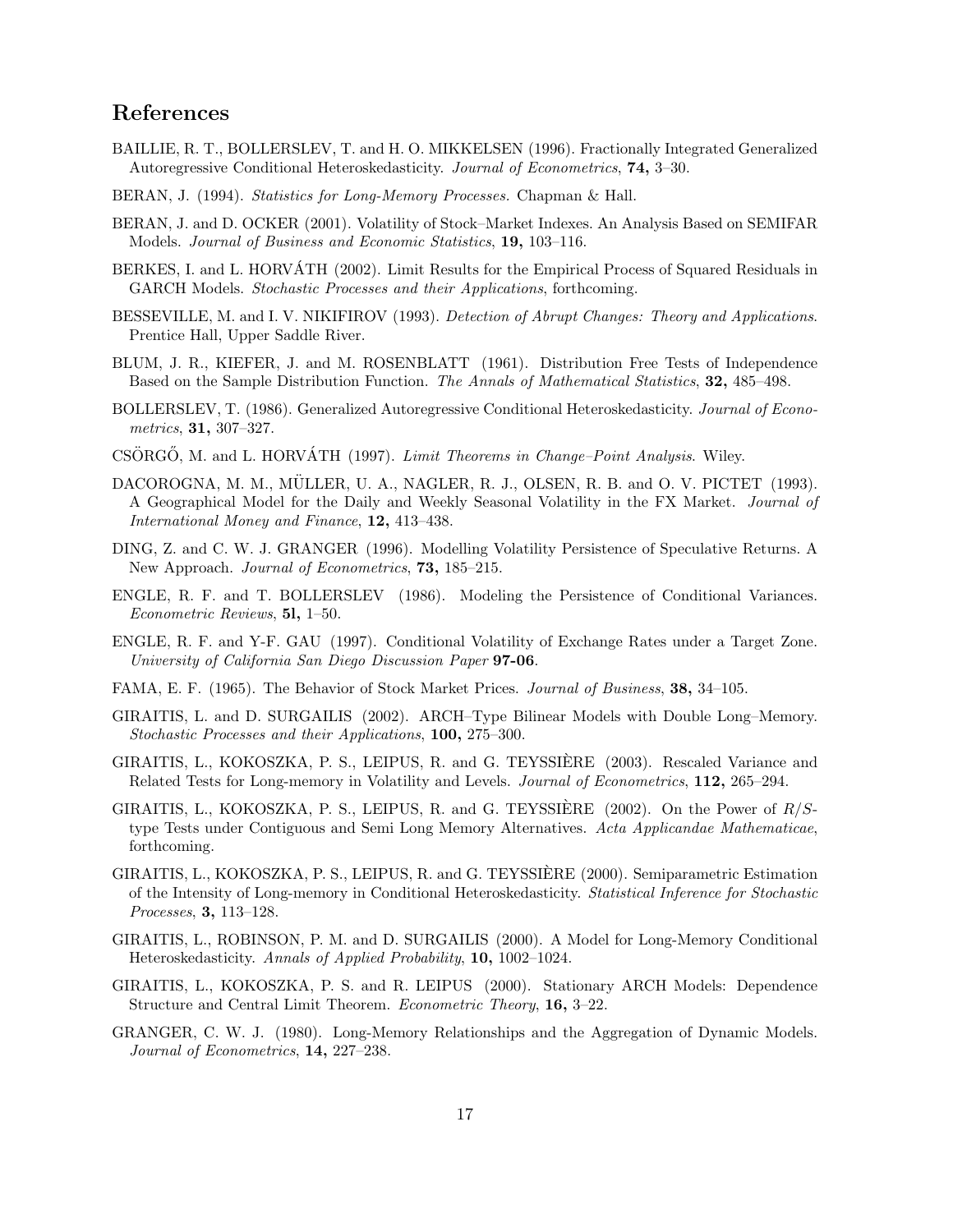- GRANGER, C. W. J. and R. JOYEUX (1980). An Introduction to Long-memory Time Series Models and Fractional Differencing. *Journal of Time Series Analysis*, 1, 15–29.
- GRANGER C. W. J. and Z. DING (1995). Some Properties of Absolute Returns, an Alternative Measure of Risk. *Annales d'Économie et de Statistique*, 40, 67–91.
- GRANGER, C. W. J. and Z. DING (1996). Varieties of Long-Memory Models. *Journal of Econometrics*, 73, 61–77.
- HENRY, M. (2001). Robust Automatic Bandwidth for Long-Memory. *Journal of Time Series Analysis*, 22, 293–316.
- HORVÁTH, L., KOKOSZKA, P. S. and G. TEYSSIÈRE (2001). Empirical Process of the Squared Residuals of an ARCH Sequence. *The Annals of Statistics*, 29, 445–469.
- HOSKING, J. R. M. (1981). Fractional Differencing. *Biometrika*, 68, 165–176.
- HURST, H. E. (1951). Long-Term Storage Capacity of Reservoirs. *Transactions of the American Society of Civil Engineers*, 116, 770–799.
- KAZAKEVICIUS, V. and R. LEIPUS (2002). On Stationarity in the  $\text{ARCH}(\infty)$  Model. *Econometric Theory*, 18. 1–16.
- KIRMAN, A. and G. TEYSSIERE (2002a). Microeconomic Models for Long-Memory in the Volatility ` of Financial Time Series. *Studies in Nonlinear Dynamics and Econometrics*, 5, 281–302.
- KIRMAN, A. and G. TEYSSIERE (2002b). "Bubbles and Long Range Dependence in Asset Prices ` Volatilities," In C.H. Hommes, R. Ramer and C. Withagen editors, *Equilibrium, Markets and Dynamics. Essays in Honour of Claus Weddepohl.* 307–327, Springer Verlag.
- KIRMAN, A. and G. TEYSSIERE (2001). Testing for Bubbles and Change–Points. ` *Preprint.*
- KOKOSZKA, P. S. and G. TEYSSIERE (2002). Change–Point Detection in GARCH Models: Asymptotic ` and Bootstrap Tests. *Preprint.*
- KOKOSZKA, P. S. and R. LEIPUS (2002). Detection and Estimation of Changes in Regime. In M. S. Taqqu, G. Oppenheim and P. Doukhan editors, *Long-Range Dependence: Theory and Applications*, 325–337. Birkhauser.
- KOKOSZKA, P. S. and R. LEIPUS (2000). Change–Point Estimation in ARCH Models. *Bernoulli*, 6, 513–539.
- KUNSCH, H. R. (1987). Statistical Aspects of Self-Similar Processes In Yu. Prohorov and V. V. Sazanov editors, *Proceedings of the First World Congress of the Bernoulli Society*, 1, 67–74. VNU Science Press, Utrecht.
- KWIATKOWSKI, D., PHILLIPS, P. C. B., SCHMIDT, P. and Y. SHIN (1992). Testing the Null Hypothesis of Stationarity against the Alternative of a Unit Root: How Sure Are We that Economic Series Have a Unit Root? *Journal of Econometrics*, 54, 159–178.
- LO, A. W. (1991). Long-Term Memory in Stock Market Prices. *Econometrica*, 59, 1279–1313.
- MANDELBROT, B. B. (1963). The Variation of Certain Speculative Prices. *Journal of Business*, 36, 384–419.
- MANDELBROT, B. B. (1997). *Fractals and Scaling in Finance: Discontinuity, Concentration, Risk*. Springer Verlag.
- MANDELBROT, B. B. and M. S. TAQQU (1979). Robust R/S Analysis of Long-run Serial Correlation. In *42nd Session of the International Statistical Institute, Manila, Book* 2, 69–99.
- MANDELBROT, B. B., FISHER, A. and L. CALVET (1997). A Multifractal Model of Asset Returns. *Cowles Foundation Discussion Paper* 1164.